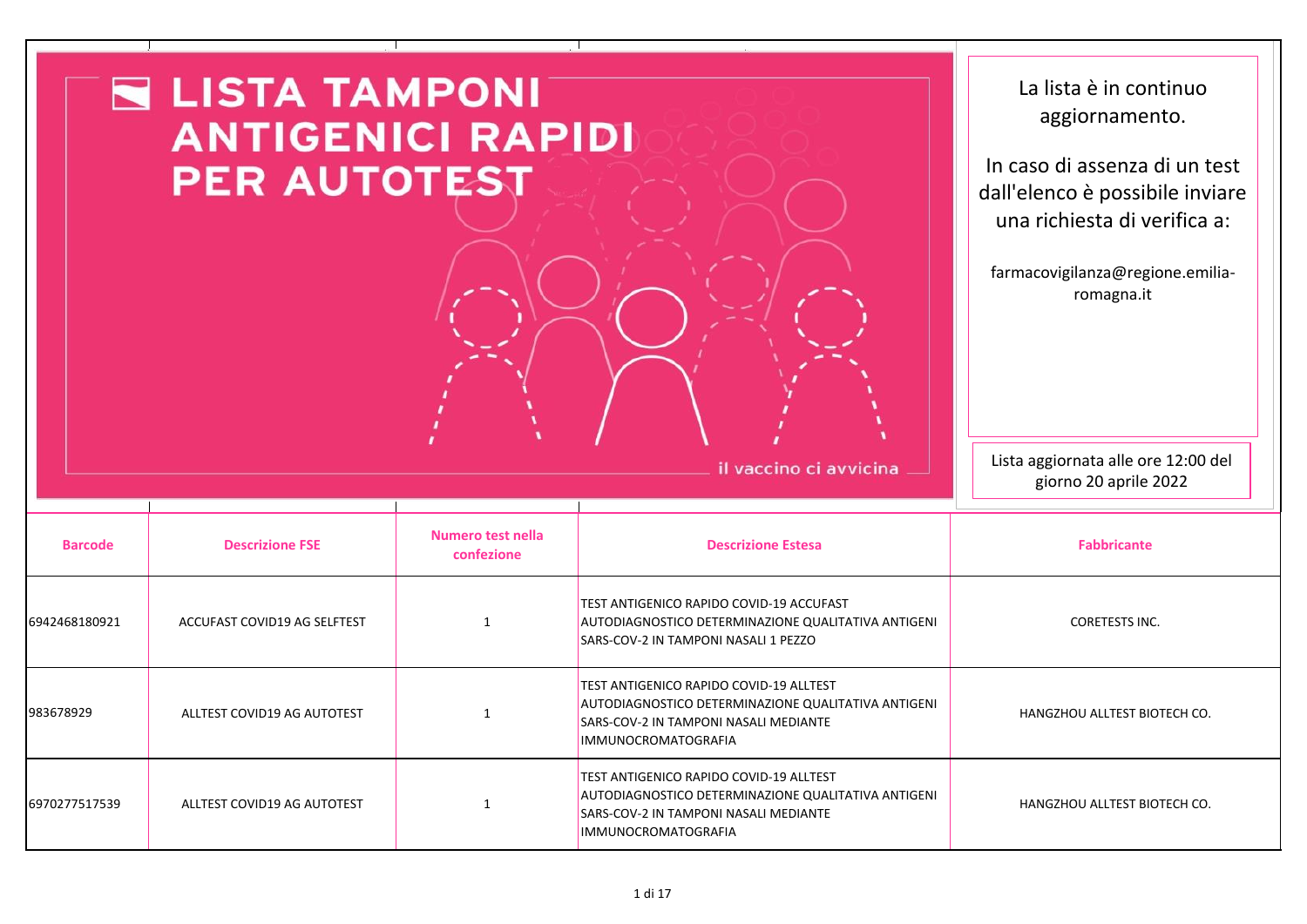| <b>Barcode</b> | <b>Descrizione FSE</b>        | Numero test nella<br>confezione | <b>Descrizione Estesa</b>                                                                                                                                                    | <b>Fabbricante</b>                           |
|----------------|-------------------------------|---------------------------------|------------------------------------------------------------------------------------------------------------------------------------------------------------------------------|----------------------------------------------|
| 6970277519106  | ALLTEST COVID19 AG AUTOTEST   | $\mathbf{1}$                    | TEST ANTIGENICO RAPIDO COVID-19 ALLTEST<br>AUTODIAGNOSTICO DETERMINAZIONE QUALITATIVA ANTIGENI<br>SARS-COV-2 IN TAMPONI NASALI MEDIANTE<br><b>IMMUNOCROMATOGRAFIA</b>        | HANGZHOU ALLTEST BIOTECH CO.                 |
| 6970277519335  | ALLTEST COVID19 AG AUTOTEST   | $\mathbf{1}$                    | TEST ANTIGENICO RAPIDO COVID-19 ALLTEST<br>AUTODIAGNOSTICO DETERMINAZIONE QUALITATIVA ANTIGENI<br>SARS-COV-2 IN TAMPONI NASALI MEDIANTE<br>IMMUNOCROMATOGRAFIA               | HANGZHOU ALLTEST BIOTECH CO.                 |
| 8059300650844  | ALLTEST COVID19 AG AUTOTEST   | $\mathbf{1}$                    | <b>TEST ANTIGENICO RAPIDO COVID-19 ALLTEST</b><br>AUTODIAGNOSTICO DETERMINAZIONE QUALITATIVA ANTIGENI<br>SARS-COV-2 IN TAMPONI NASALI MEDIANTE<br><b>IMMUNOCROMATOGRAFIA</b> | HANGZHOU ALLTEST BIOTECH CO.                 |
| 10816490025099 | CLINITEST COVID19 AG 20TEST   | 20                              | TEST ANTIGENICO RAPIDO COVID-19 CLINITEST<br>AUTODIAGNOSTICO DETERMINAZIONE QUALITATIVA ANTIGENI<br>SARS-COV-2 IN TAMPONI NASALI MEDIANTE<br>IMMUNOCROMATOGRAFIA 20 PEZZI    | HEALGEN SCIENTIF.(ORIENT GENE)               |
| 984143584      | CLINITEST COVID19 AG 4X5TEST  | 5                               | TEST ANTIGENICO RAPIDO COVID-19 CLINITEST<br>AUTODIAGNOSTICO DETERMINAZIONE QUALITATIVA ANTIGENI<br>SARS-COV-2 IN TAMPONI NASALI MEDIANTE<br>IMMUNOCROMATOGRAFIA 4X5 PEZZI   | HEALGEN SCIENTIFIC LIMITED LIABILITY COMPANY |
| 983015482      | CLINITEST COVID19 AG 5TEST    | 5                               | TEST ANTIGENICO RAPIDO COVID-19 CLINITEST<br>AUTODIAGNOSTICO DETERMINAZIONE QUALITATIVA ANTIGENI<br>SARS-COV-2 IN TAMPONI NASALI MEDIANTE<br>IMMUNOCROMATOGRAFIA 5 PEZZI     | <b>HEALGEN SCIENTIF.(ORIENT GENE)</b>        |
| 982988709      | CLINITEST COVID19 AG SELFTEST | $\mathbf{1}$                    | TEST ANTIGENICO RAPIDO COVID-19 CLINITEST<br>AUTODIAGNOSTICO DETERMINAZIONE QUALITATIVA ANTIGENI<br>SARS-COV-2 IN TAMPONI NASALI MEDIANTE<br>IMMUNOCROMATOGRAFIA             | HEALGEN SCIENTIF.(ORIENT GENE)               |
| 6950921302629  | CLUNGENE COVID19 AG AUTOTEST  | 1                               | TEST ANTIGENICO RAPIDO COVID-19 CLUNGENE<br>AUTODIAGNOSTICO DETERMINAZIONE QUALITATIVA ANTIGENI<br>SARS-COV-2 IN TAMPONI NASALI MEDIANTE<br>IMMUNOCROMATOGRAFIA              | HANGZHOU CLONGENE BIOTECH Ltd.               |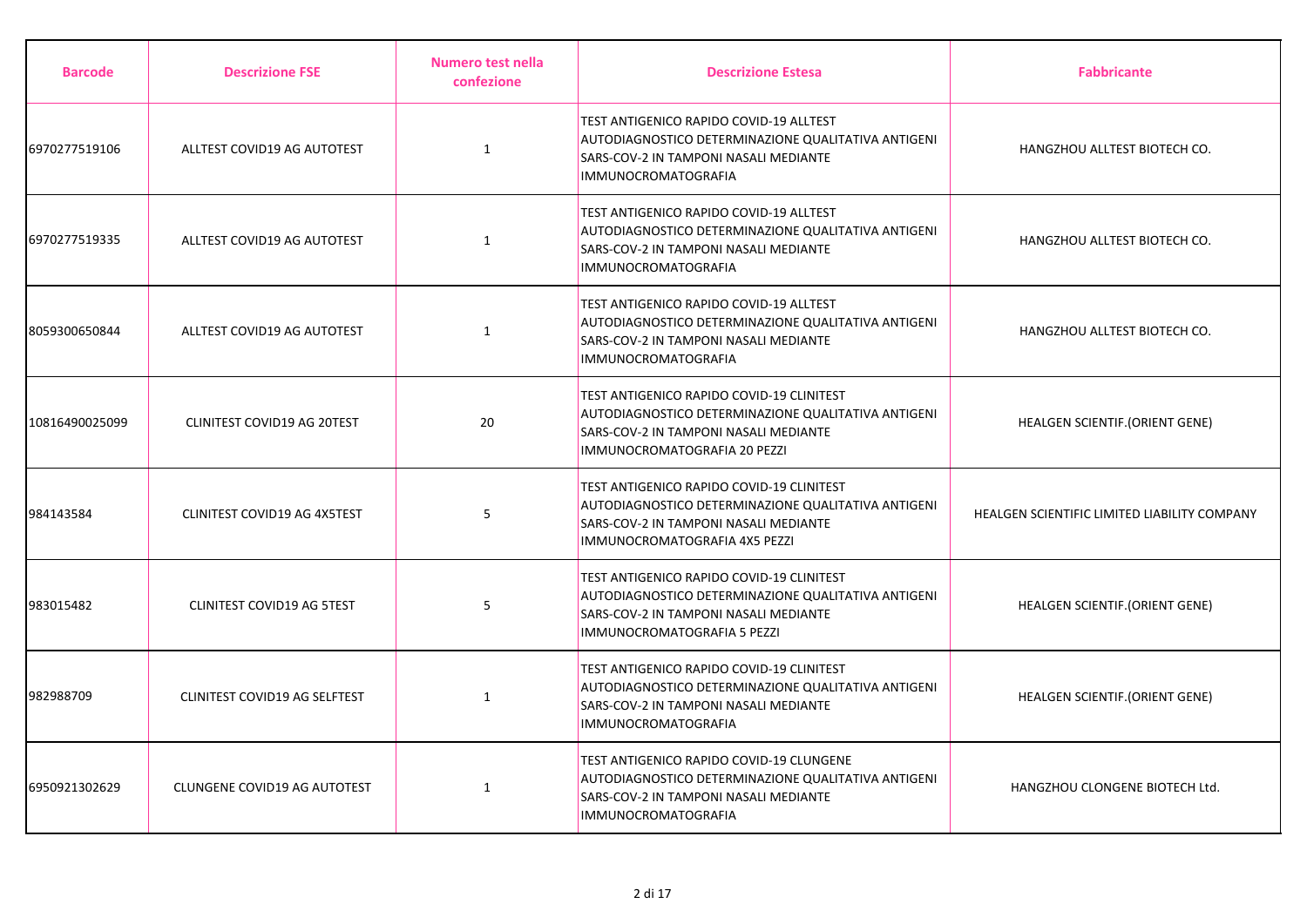| <b>Barcode</b> | <b>Descrizione FSE</b>        | Numero test nella<br>confezione | <b>Descrizione Estesa</b>                                                                                                                                                              | <b>Fabbricante</b>                          |
|----------------|-------------------------------|---------------------------------|----------------------------------------------------------------------------------------------------------------------------------------------------------------------------------------|---------------------------------------------|
| 6973720131726  | COVID-19 ANTIGEN KIT AUTOTEST | $\mathbf{1}$                    | TEST ANTIGENICO RAPIDO COVID-19 AUTODIAGNOSTICO<br>DETERMINAZIONE QUALITATIVA ANTIGENI SARS-COV-2 IN<br>TAMPONI NASALI/NASOFARINGEI/OROFARINGEI MEDIANTE<br><b>IMMUNOCROMATOGRAFIA</b> | WUHAN EASY DIAGNOSIS BIOMEDIC.              |
| 983668649      | DEEPBLUE COVID19 AG SELFTEST  | 10                              | <b>TEST ANTIGENICO RAPIDO COVID-19 DEEPBLUE</b><br>AUTODIAGNOSTICO DETERMINAZIONE QUALITATIVA ANTIGENI<br>SARS-COV-2 IN TAMPONI NASALI MEDIANTE<br><b>IMMUNOCROMATOGRAFIA</b>          | ANHUI DEEPBLUE MED.TECH.CO.Ltd              |
| 983803026      | DEEPBLUE COVID19 AG SELFTEST  | 1                               | <b>TEST ANTIGENICO RAPIDO COVID-19 DEEPBLUE</b><br>AUTODIAGNOSTICO DETERMINAZIONE QUALITATIVA ANTIGENI<br>SARS-COV-2 IN TAMPONI NASALI MEDIANTE<br><b>IMMUNOCROMATOGRAFIA</b>          | ANHUI DEEPBLUE MED.TECH.CO.Ltd              |
| 983835277      | DEEPBLUE COVID19 AG SELFTEST  | 1                               | TEST ANTIGENICO RAPIDO COVID-19 DEEPBLUE<br>AUTODIAGNOSTICO DETERMINAZIONE QUALITATIVA ANTIGENI<br>SARS-COV-2 IN TAMPONI NASALI MEDIANTE<br><b>IMMUNOCROMATOGRAFIA</b>                 | ANHUI DEEPBLUE MED.TECH.CO.Ltd              |
| 6952062769293  | DEEPBLUE COVID19 AG SELFTEST  | 1                               | <b>TEST ANTIGENICO RAPIDO COVID-19 DEEPBLUE</b><br>AUTODIAGNOSTICO DETERMINAZIONE QUALITATIVA ANTIGENI<br>SARS-COV-2 IN TAMPONI NASALI MEDIANTE<br><b>IMMUNOCROMATOGRAFIA</b>          | ANHUI DEEPBLUE MED.TECH.CO.Ltd              |
| 8051884034195  | DEEPBLUE COVID19 AG SELFTEST  | $\mathbf{1}$                    | <b>TEST ANTIGENICO RAPIDO COVID-19 DEEPBLUE</b><br>AUTODIAGNOSTICO DETERMINAZIONE QUALITATIVA ANTIGENI<br>SARS-COV-2 IN TAMPONI NASALI MEDIANTE<br><b>IMMUNOCROMATOGRAFIA</b>          | ANHUI DEEPBLUE MEDICAL TECHNOLOGY CO., LTD  |
| 6952062770091  | DEEPBLUE COVID19 AG SELFTEST  | $\mathbf{1}$                    | TEST ANTIGENICO RAPIDO COVID-19 DEEPBLUE<br>AUTODIAGNOSTICO DETERMINAZIONE QUALITATIVA ANTIGENI<br>SARS-COV-2 IN TAMPONI NASALI MEDIANTE<br><b>IMMUNOCROMATOGRAFIA</b>                 | ANHUI DEEP BLUE MEDICAL TECHNOLOGY CO., LTD |
| 984599199      | DEEPBLUE COVID19 AG SELFTEST  | $\mathbf{1}$                    | <b>TEST ANTIGENICO RAPIDO COVID-19 DEEPBLUE</b><br>AUTODIAGNOSTICO DETERMINAZIONE QUALITATIVA ANTIGENI<br>SARS-COV-2 IN TAMPONI NASALI MEDIANTE<br><b>IMMUNOCROMATOGRAFIA</b>          | ANHUI DEEP BLUE MEDICAL TECHNOLOGY CO., LTD |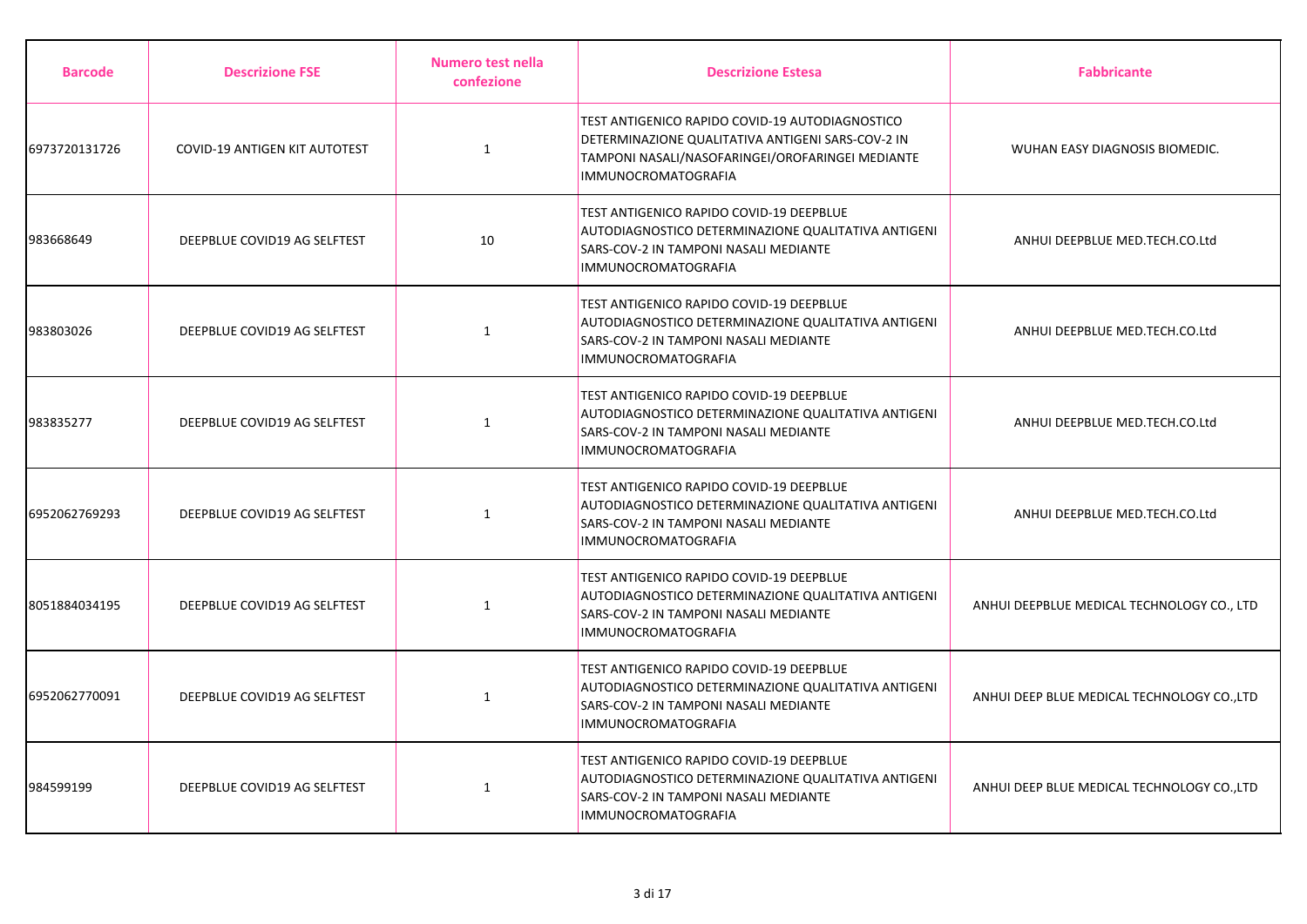| <b>Barcode</b> | <b>Descrizione FSE</b>         | Numero test nella<br>confezione | <b>Descrizione Estesa</b>                                                                                                                                                      | <b>Fabbricante</b>               |
|----------------|--------------------------------|---------------------------------|--------------------------------------------------------------------------------------------------------------------------------------------------------------------------------|----------------------------------|
| 6952062769293  | DEEPBLUE COVID19 AG SELFTEST10 | $\mathbf{1}$                    | TEST ANTIGENICO RAPIDO COVID-19 DEEPBLUE<br>AUTODIAGNOSTICO DETERMINAZIONE QUALITATIVA ANTIGENI<br>SARS-COV-2 IN TAMPONI NASALI MEDIANTE<br>IMMUNOCROMATOGRAFIA 10 PEZZI       | ANHUI DEEPBLUE MED.TECH.CO.Ltd   |
| 983835289      | DEEPBLUE COVID19 AG SELFTEST5P | 5                               | <b>TEST ANTIGENICO RAPIDO COVID-19 DEEPBLUE</b><br>AUTODIAGNOSTICO DETERMINAZIONE QUALITATIVA ANTIGENI<br>SARS-COV-2 IN TAMPONI NASALI MEDIANTE<br><b>IMMUNOCROMATOGRAFIA</b>  | ANHUI DEEPBLUE MED.TECH.CO.Ltd   |
| 984446207      | ECOTEST COVID19 AG NASAL 1TEST | $\mathbf{1}$                    | TEST ANTIGENICO RAPIDO COVID-19 AUTODIAGNOSTICO<br>ECOTEST DETERMINAZIONE QUALITATIVA ANTIGENI SARS-COV-2<br>IN TAMPONI NASALI MEDIANTE IMMUNOCROMATOGRAFIA 1<br>PEZZO         | ASSURE TECH. (HANGZHOU) CO. LTD. |
| 984446219      | ECOTEST COVID19 AG NASAL 5TEST | 5                               | TEST ANTIGENICO RAPIDO COVID-19 AUTODIAGNOSTICO<br>ECOTEST DETERMINAZIONE QUALITATIVA ANTIGENI SARS-COV-2<br>IN TAMPONI NASALI MEDIANTE IMMUNOCROMATOGRAFIA 5<br>PEZZI         | ASSURE TECH. (HANGZHOU) CO. LTD. |
| 984446233      | ECOTEST COVID19 AG NASAL20TEST | 20                              | TEST ANTIGENICO RAPIDO COVID-19 AUTODIAGNOSTICO<br>ECOTEST DETERMINAZIONE QUALITATIVA ANTIGENI SARS-COV-2<br>IN TAMPONI NASALI MEDIANTE IMMUNOCROMATOGRAFIA 20<br>PEZZI        | ASSURE TECH. (HANGZHOU) CO. LTD. |
| 6934078001512  | EXACTSIGN COVID19 AG SELFTEST  | 1                               | TEST ANTIGENICO RAPIDO COVID-19 EXACTSIGN<br><b>AUTODIAGNOSTICO DETERMINAZIONE QUALITATIVA ANTIGENI</b><br>SARS-COV-2 IN TAMPONI NASALI MEDIANTE<br><b>IMMUNOCROMATOGRAFIA</b> | HANGZHOU BIOTEST BIOTECH CO.     |
| 6921756492649  | FLOWFLEX SARS-COV-2 AG 20TEST  | 20                              | TEST ANTIGENICO RAPIDO COVID-19 FLOWFLEX<br>AUTODIAGNOSTICO DETERMINAZIONE QUALITATIVA ANTIGENI<br>SARS-COV-2 IN TAMPONI NASALI MEDIANTE<br>IMMUNOCROMATOGRAFIA 20 PEZZI       | ACON BIOTECH HANGZHOU CO., Ltd   |
| 6921756492533  | FLOWFLEX SARS-COV-2 AG 25TEST  | 25                              | TEST ANTIGENICO RAPIDO COVID-19 FLOWFLEX<br>AUTODIAGNOSTICO DETERMINAZIONE QUALITATIVA ANTIGENI<br>SARS-COV-2 IN TAMPONI NASALI MEDIANTE<br>IMMUNOCROMATOGRAFIA 25 PEZZI       | ACON BIOTECH HANGZHOU CO., Ltd   |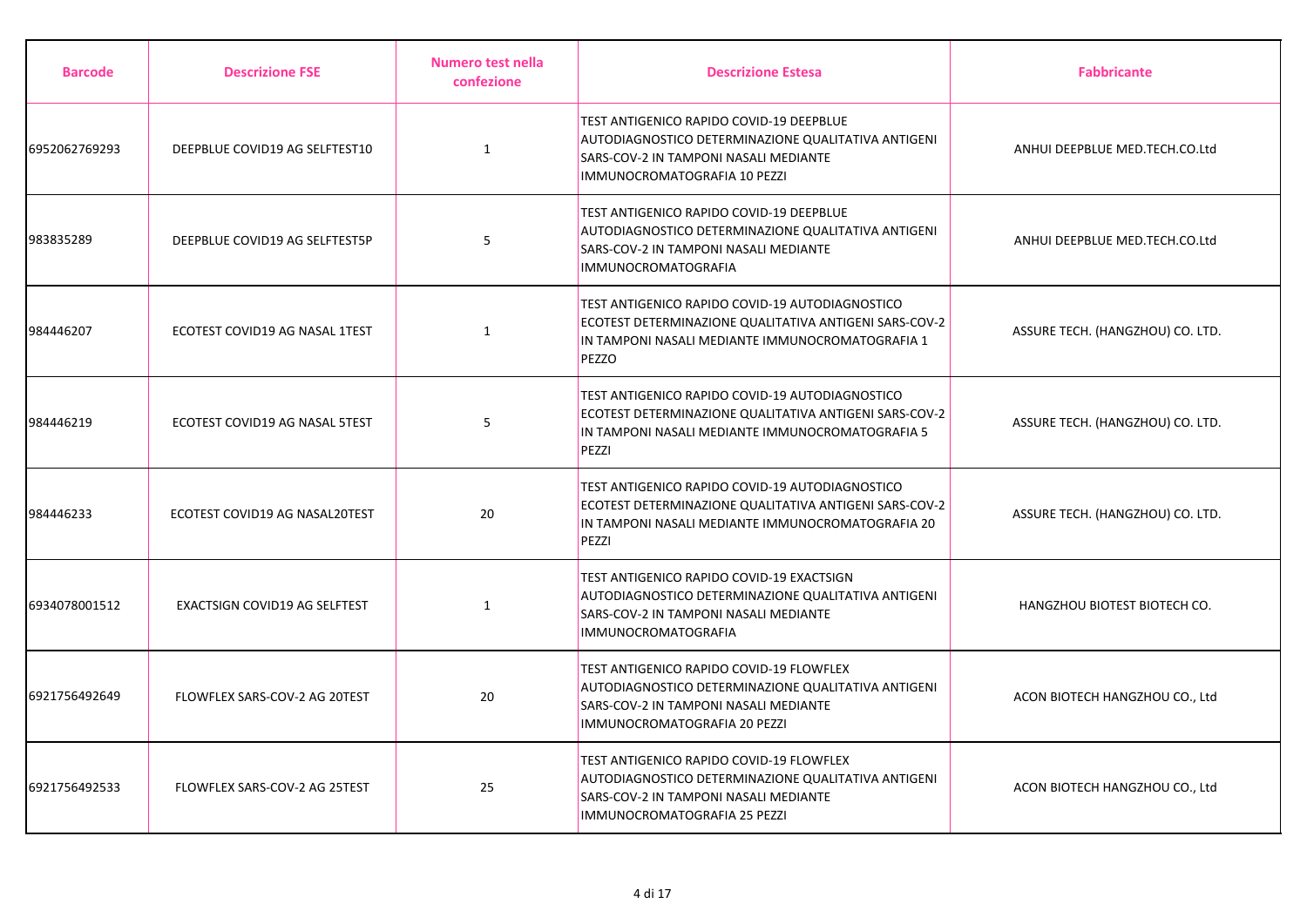| <b>Barcode</b> | <b>Descrizione FSE</b>         | Numero test nella<br>confezione | <b>Descrizione Estesa</b>                                                                                                                                                             | <b>Fabbricante</b>             |
|----------------|--------------------------------|---------------------------------|---------------------------------------------------------------------------------------------------------------------------------------------------------------------------------------|--------------------------------|
| 6921756492588  | FLOWFLEX SARS-COV-2 AG 2TEST   | $\overline{2}$                  | <b>TEST ANTIGENICO RAPIDO COVID-19 FLOWFLEX</b><br>AUTODIAGNOSTICO DETERMINAZIONE QUALITATIVA ANTIGENI<br>SARS-COV-2 IN TAMPONI NASALI MEDIANTE<br><b>IMMUNOCROMATOGRAFIA 2 PEZZI</b> | ACON BIOTECH HANGZHOU CO., Ltd |
| 6921756492601  | FLOWFLEX SARS-COV-2 AG 3TEST   | 3                               | TEST ANTIGENICO RAPIDO COVID-19 FLOWFLEX<br>AUTODIAGNOSTICO DETERMINAZIONE QUALITATIVA ANTIGENI<br>SARS-COV-2 IN TAMPONI NASALI MEDIANTE<br>IMMUNOCROMATOGRAFIA 3 PEZZI               | ACON BIOTECH HANGZHOU CO., Ltd |
| 6921756492427  | FLOWFLEX SARS-COV-2 AUTOTEST   | $\mathbf{1}$                    | <b>TEST ANTIGENICO RAPIDO COVID-19 FLOWFLEX</b><br>AUTODIAGNOSTICO DETERMINAZIONE QUALITATIVA ANTIGENI<br>SARS-COV-2 IN TAMPONI NASALI MEDIANTE<br><b>IMMUNOCROMATOGRAFIA</b>         | ACON BIOTECH HANGZHOU CO., Ltd |
| 6921756493721  | FLOWFLEX SARS-COV-2 AUTOTEST   | $\mathbf{1}$                    | TEST ANTIGENICO RAPIDO COVID-19 FLOWFLEX<br>AUTODIAGNOSTICO DETERMINAZIONE QUALITATIVA ANTIGENI<br>SARS-COV-2 IN TAMPONI NASALI MEDIANTE<br><b>IMMUNOCROMATOGRAFIA</b>                | ACON BIOTECH HANGZHOU CO., Ltd |
| 8055519882113  | FLOWFLEX SARS-COV-2 AUTOTEST   | 1                               | <b>TEST ANTIGENICO RAPIDO COVID-19 FLOWFLEX</b><br>AUTODIAGNOSTICO DETERMINAZIONE QUALITATIVA ANTIGENI<br>SARS-COV-2 IN TAMPONI NASALI MEDIANTE<br>IMMUNOCROMATOGRAFIA                | ACON BIOTECH HANGZHOU CO., Ltd |
| 6921756492434  | FLOWFLEX SARS-COV-2 AUTOTEST 5 | 5                               | TEST ANTIGENICO RAPIDO COVID-19 FLOWFLEX<br>AUTODIAGNOSTICO DETERMINAZIONE QUALITATIVA ANTIGENI<br>SARS-COV-2 IN TAMPONI NASALI MEDIANTE<br>IMMUNOCROMATOGRAFIA 5 PEZZI               | ACON BIOTECH HANGZHOU CO., Ltd |
| 983747573      | FLOWFLEX SARS-COV-2 TEST       | $\mathbf{1}$                    | TEST ANTIGENICO RAPIDO COVID-19 FLOWFLEX<br>AUTODIAGNOSTICO DETERMINAZIONE QUALITATIVA ANTIGENI<br>SARS-COV-2 IN TAMPONI NASALI MEDIANTE<br>IMMUNOCROMATOGRAFIA                       | ACON BIOTECH HANGZHOU CO., Ltd |
| 6950334808220  | GENRUI SARS-COV-2 AG 5SELFTEST | 5                               | TEST ANTIGENICO RAPIDO COVID-19 GENRUI<br>AUTODIAGNOSTICO DETERMINAZIONE QUALITATIVA ANTIGENI<br>SARS-COV-2 IN TAMPONI NASALI MEDIANTE<br>IMMUNOCROMATOGRAFIA 5 PEZZI                 | <b>GENRUI BIOTECH Inc.</b>     |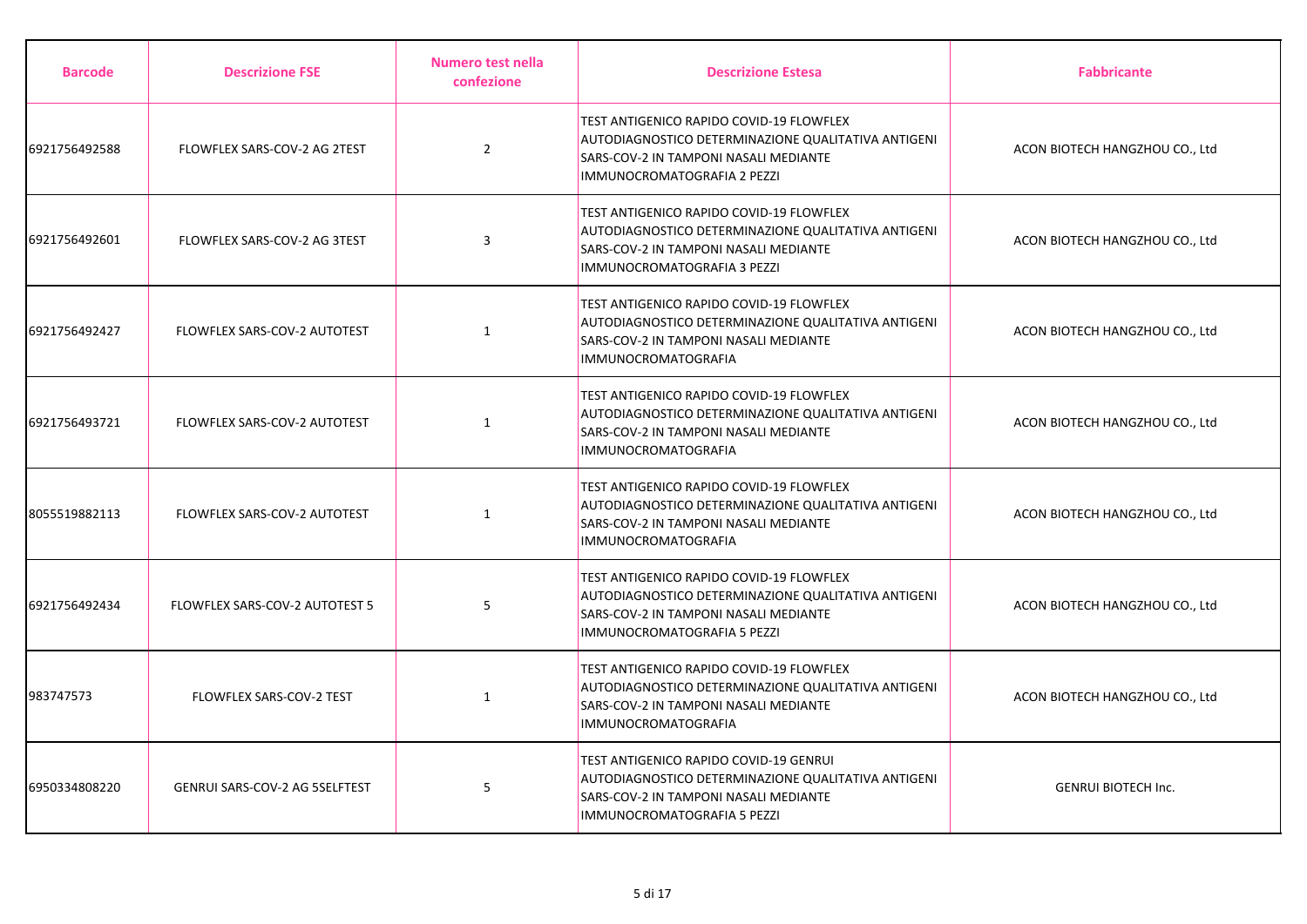| <b>Barcode</b> | <b>Descrizione FSE</b>              | Numero test nella<br>confezione | <b>Descrizione Estesa</b>                                                                                                                                                                       | <b>Fabbricante</b>              |
|----------------|-------------------------------------|---------------------------------|-------------------------------------------------------------------------------------------------------------------------------------------------------------------------------------------------|---------------------------------|
| 8033717680830  | GENRUI SARS-COV-2 AG SELF 25PZ      | 25                              | TEST ANTIGENICO RAPIDO COVID-19 GENRUI<br>AUTODIAGNOSTICO DETERMINAZIONE QUALITATIVA ANTIGENI<br>SARS-COV-2 IN TAMPONI NASALI MEDIANTE<br>IMMUNOCROMATOGRAFIA 25 PEZZI                          | <b>GENRUI BIOTECH Inc.</b>      |
| 983776749      | GENRUI SARS-COV-2 AG SELFTEST       | $\mathbf{1}$                    | TEST ANTIGENICO RAPIDO COVID-19 GENRUI<br>AUTODIAGNOSTICO DETERMINAZIONE QUALITATIVA ANTIGENI<br>SARS-COV-2 IN TAMPONI NASALI MEDIANTE<br><b>IMMUNOCROMATOGRAFIA</b>                            | <b>GENRUI BIOTECH Inc.</b>      |
| 6950334808398  | GENRUI SARS-COV-2 AG SELFTEST       | $\mathbf{1}$                    | <b>TEST ANTIGENICO RAPIDO COVID-19 GENRUI</b><br>AUTODIAGNOSTICO DETERMINAZIONE QUALITATIVA ANTIGENI<br><b>SARS-COV-2 IN TAMPONI NASALI MEDIANTE</b><br><b>IMMUNOCROMATOGRAFIA</b>              | <b>GENRUI BIOTECH Inc.</b>      |
| 8033717680847  | GENRUI SARS-COV-2 AG SELFTEST       | $\mathbf{1}$                    | TEST ANTIGENICO RAPIDO COVID-19 GENRUI<br>AUTODIAGNOSTICO DETERMINAZIONE QUALITATIVA ANTIGENI<br>SARS-COV-2 IN TAMPONI NASALI MEDIANTE<br>IMMUNOCROMATOGRAFIA                                   | <b>GENRUI BIOTECH Inc.</b>      |
| 6950334808213  | GENRUI SARS-COV-2 AG SELFTEST       | $\mathbf{1}$                    | <b>TEST ANTIGENICO RAPIDO COVID-19 GENRUI</b><br>AUTODIAGNOSTICO DETERMINAZIONE QUALITATIVA ANTIGENI<br>SARS-COV-2 IN TAMPONI NASALI MEDIANTE<br><b>IMMUNOCROMATOGRAFIA</b>                     | <b>GENRUI BIOTECH Inc.</b>      |
| 6971225931728  | <b>GOLDSITE SARS-COV-2 AG SELFT</b> | $\mathbf{1}$                    | TEST ANTIGENICO RAPIDO COVID-19 GOLDSITE<br>AUTODIAGNOSTICO DETERMINAZIONE QUALITATIVA ANTIGENI<br>SARS-COV-2 IN TAMPONI NASALI/NASOFARINGEI/OROFARINGEI<br>MEDIANTE IMMUNOCROMATOGRAFIA        | <b>GOLDSITE DIAGNOSTICS INC</b> |
| 6971225931728  | GOLDSITE SARS-COV-2 AG SELFT        | $\mathbf{1}$                    | <b>TEST ANTIGENICO RAPIDO COVID-19 GOLDSITE</b><br>AUTODIAGNOSTICO DETERMINAZIONE QUALITATIVA ANTIGENI<br>SARS-COV-2 IN TAMPONI NASALI/NASOFARINGEI/OROFARINGEI<br>MEDIANTE IMMUNOCROMATOGRAFIA | <b>GOLDSITE DIAGNOSTICS INC</b> |
| 984099681      | GOLDSITE SARS-COV-2 AG SELFT25      | 25                              | <b>TEST ANTIGENICO RAPIDO COVID-19 GOLDSITE</b><br>AUTODIAGNOSTICO DETERMINAZIONE QUALITATIVA ANTIGENI<br>SARS-COV-2 IN TAMPONI NASALI/NASOFARINGEI/OROFARINGEI<br>IMMUNOCROMATOGRAFIA 25 PEZZI | <b>GOLDSITE DIAGNOSTICS INC</b> |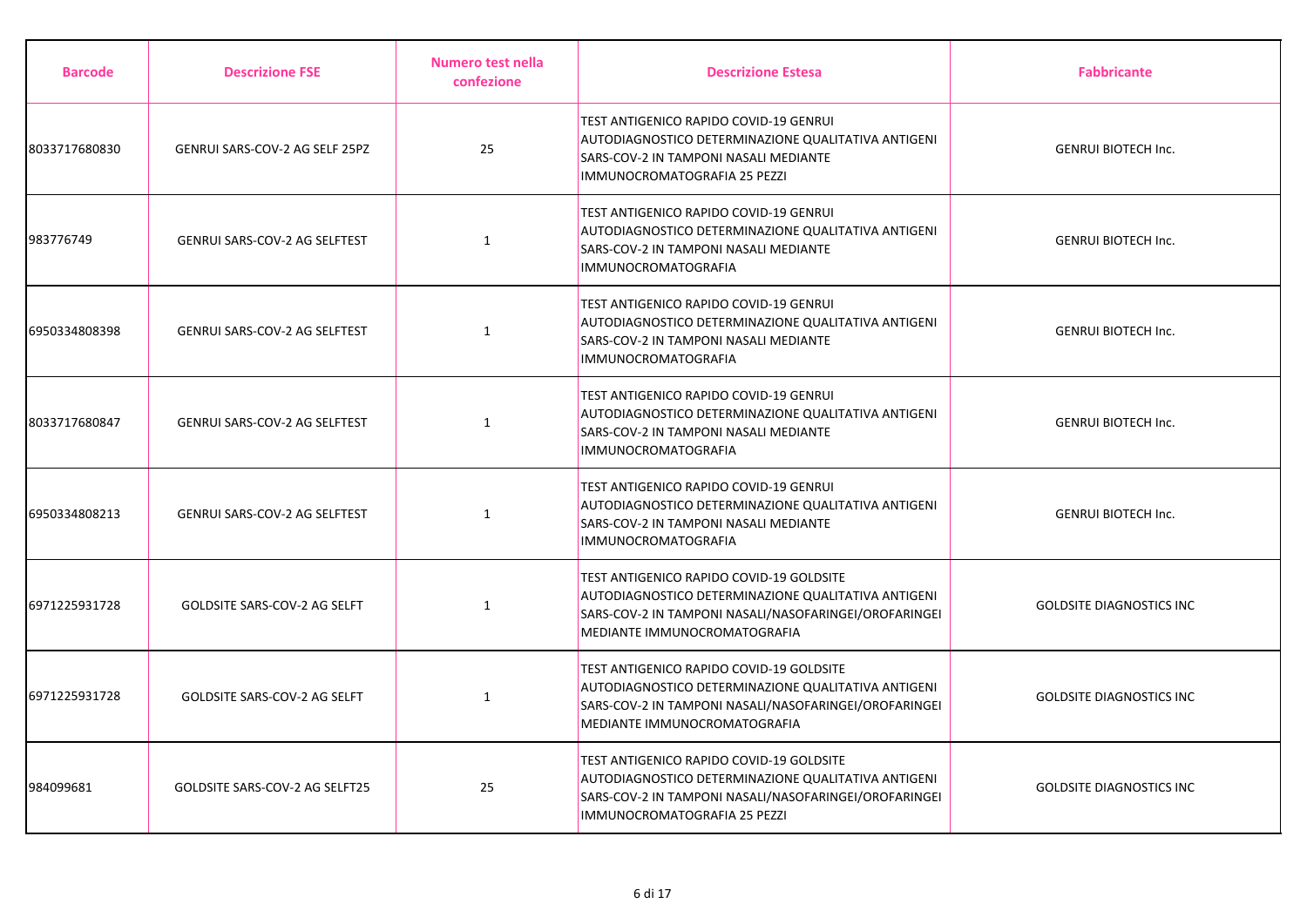| <b>Barcode</b> | <b>Descrizione FSE</b>         | Numero test nella<br>confezione | <b>Descrizione Estesa</b>                                                                                                                                                                             | <b>Fabbricante</b>                      |
|----------------|--------------------------------|---------------------------------|-------------------------------------------------------------------------------------------------------------------------------------------------------------------------------------------------------|-----------------------------------------|
| 984099679      | GOLDSITE SARS-COV-2 AG SELFT5P | 5                               | <b>TEST ANTIGENICO RAPIDO COVID-19 GOLDSITE</b><br>AUTODIAGNOSTICO DETERMINAZIONE QUALITATIVA ANTIGENI<br>SARS-COV-2 IN TAMPONI NASALI/NASOFARINGEI/OROFARINGEI<br><b>IMMUNOCROMATOGRAFIA 5 PEZZI</b> | <b>GOLDSITE DIAGNOSTICS INC</b>         |
| 8693285186419  | GOLDSITE SARS-COV-2 AG SELFTES | $\mathbf{1}$                    | TEST ANTIGENICO RAPIDO COVID-19 TEST IT AUTODIAGNOSTICO<br>DETERMINAZIONE QUALITATIVA ANTIGENI SARS-COV-2 IN<br>TAMPONI NASALI MEDIANTE IMMUNOCROMATOGRAFIA                                           | TURKLAB TIBBI MALZEMELER SAN. VETIC.A.S |
| 8033717681035  | GOLDSITE SARS-COV-2 AG TEST UP | 1                               | <b>TEST ANTIGENICO RAPIDO COVID-19 GOLDSITE</b><br>DETERMINAZIONE QUALITATIVA ANTIGENI SARS-COV-2 IN<br>TAMPONI NASALI/NASOFARINGEI/OROFARINGEI MEDIANTE<br>IMMUNOCROMATOGRAFIA USO PROFESSIONALE     | <b>GOLDSITE DIAGNOSTICS INC</b>         |
| 984099731      | GOLDSITE SARS-COV-2 SELFT CART | $\mathbf{1}$                    | <b>TEST ANTIGENICO RAPIDO COVID-19 GOLDSITE</b><br>AUTODIAGNOSTICO DETERMINAZIONE QUALITATIVA ANTIGENI<br>SARS-COV-2 IN TAMPONI NASALI/NASOFARINGEI/OROFARINGEI<br>CARTONE IMMUNOCROMATOGRAFIA        | <b>GOLDSITE DIAGNOSTICS INC</b>         |
| 984099667      | GOLDSITE SARS-COV-2 SELFT SOFT | $\mathbf{1}$                    | TEST ANTIGENICO RAPIDO COVID-19 GOLDSITE<br>AUTODIAGNOSTICO DETERMINAZIONE QUALITATIVA ANTIGENI<br>SARS-COV-2 IN TAMPONI NASALI/NASOFARINGEI/OROFARINGEI<br>SOFTPACK IMMUNOCROMATOGRAFIA              | <b>GOLDSITE DIAGNOSTICS INC</b>         |
| 983830946      | HIGHTOP SARS-COV-2 AG SELFTEST | $\mathbf{1}$                    | TEST ANTIGENICO RAPIDO COVID-19 HIGHTOP<br>AUTODIAGNOSTICO DETERMINAZIONE QUALITATIVA ANTIGENI<br>SARS-COV-2 IN TAMPONI NASALI MEDIANTE<br><b>IMMUNOCROMATOGRAFIA</b>                                 | QINGDAO HIGHTOP BIOTECH CO.LTD          |
| 6935091601628  | HIGHTOP SARS-COV-2 AG SELFTEST | $\mathbf{1}$                    | TEST ANTIGENICO RAPIDO COVID-19 HIGHTOP<br>AUTODIAGNOSTICO DETERMINAZIONE QUALITATIVA ANTIGENI<br>SARS-COV-2 IN TAMPONI NASALI MEDIANTE<br><b>IMMUNOCROMATOGRAFIA</b>                                 | QINGDAO HIGHTOP BIOTECH CO.LTD          |
| 6935091601635  | HIGHTOP SARS-COV-2 AG SELFTEST | 1                               | TEST ANTIGENICO RAPIDO COVID-19 HIGHTOP<br>AUTODIAGNOSTICO DETERMINAZIONE QUALITATIVA ANTIGENI<br>SARS-COV-2 IN TAMPONI NASALI MEDIANTE<br>IMMUNOCROMATOGRAFIA                                        | QINGDAD HIGHTOP BIOTECH CO.Ltd          |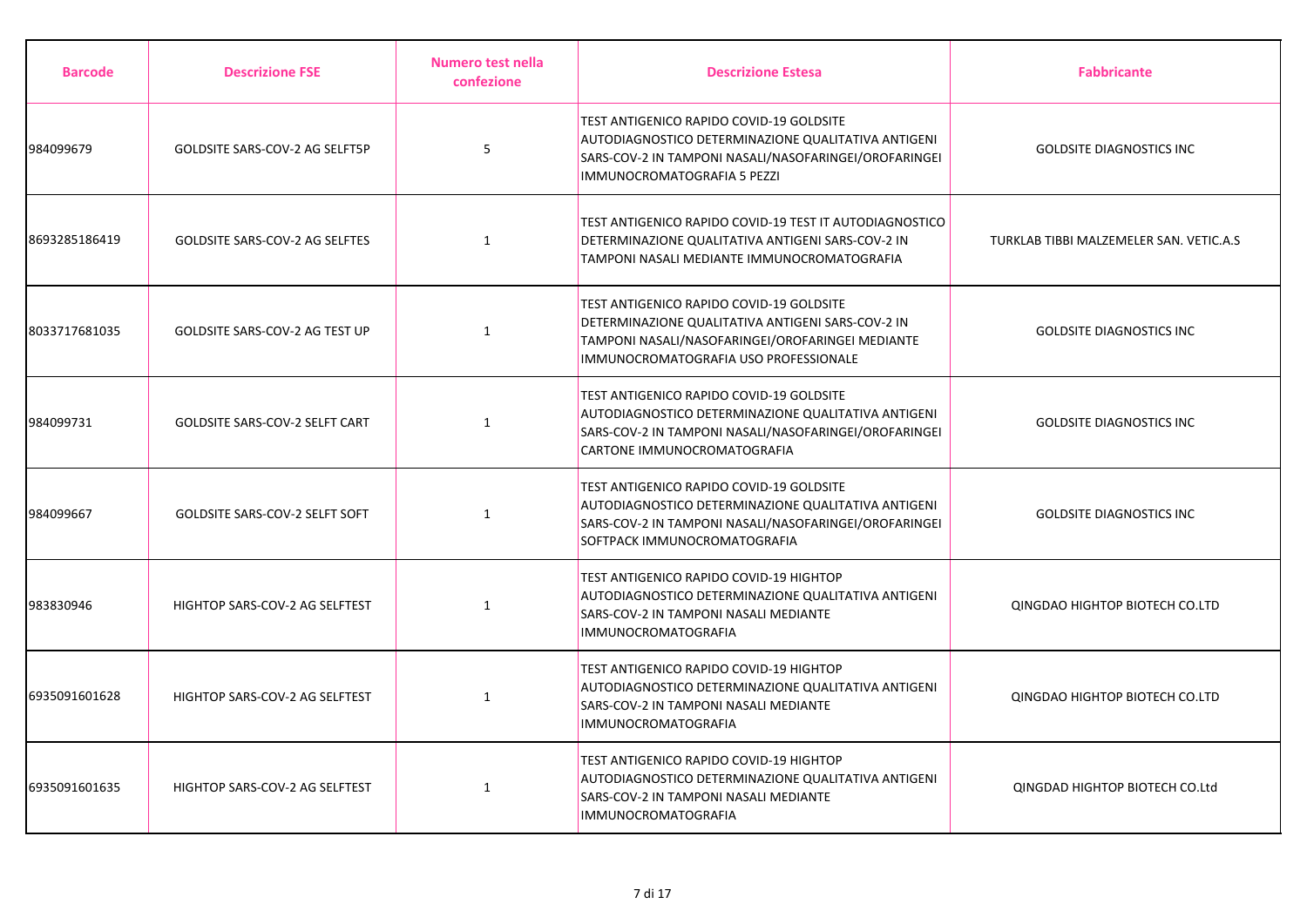| <b>Barcode</b> | <b>Descrizione FSE</b>         | Numero test nella<br>confezione | <b>Descrizione Estesa</b>                                                                                                                                              | <b>Fabbricante</b>                |
|----------------|--------------------------------|---------------------------------|------------------------------------------------------------------------------------------------------------------------------------------------------------------------|-----------------------------------|
| 984575504      | HIGHTOP SARS-COV-2 AG SELFTEST | $\mathbf{1}$                    | TEST ANTIGENICO RAPIDO COVID-19 HIGHTOP<br>AUTODIAGNOSTICO DETERMINAZIONE QUALITATIVA ANTIGENI<br>SARS-COV-2 IN TAMPONI NASALI MEDIANTE<br><b>IMMUNOCROMATOGRAFIA</b>  | QINGDAO HIGHTOP BIOTECH, CO., LTD |
| 8033717681097  | HOTGEN 2019-NCOV AG 20TEST     | 20                              | TEST ANTIGENICO RAPIDO COVID-19 HOTGEN<br>AUTODIAGNOSTICO DETERMINAZIONE QUALITATIVA ANTIGENI<br>SARS-COV-2 IN TAMPONI NASALI MEDIANTE<br>IMMUNOCROMATOGRAFIA 20 PEZZI | BEIJING HOTGEN BIOTECH CO., Ltd   |
| 983779430      | HOTGEN 2019-NCOV AG AUTOTEST   | $\mathbf{1}$                    | TEST ANTIGENICO RAPIDO COVID-19 HOTGEN<br>AUTODIAGNOSTICO DETERMINAZIONE QUALITATIVA ANTIGENI<br>SARS-COV-2 IN TAMPONI NASALI MEDIANTE<br><b>IMMUNOCROMATOGRAFIA</b>   | BEIJING HOTGEN BIOTECH CO., Ltd   |
| 983779897      | HOTGEN 2019-NCOV AG AUTOTEST   | $\mathbf{1}$                    | TEST ANTIGENICO RAPIDO COVID-19 HOTGEN<br>AUTODIAGNOSTICO DETERMINAZIONE QUALITATIVA ANTIGENI<br>SARS-COV-2 IN TAMPONI NASALI MEDIANTE<br><b>IMMUNOCROMATOGRAFIA</b>   | BEIJING HOTGEN BIOTECH CO., Ltd   |
| 4260220532507  | HOTGEN 2019-NCOV AG AUTOTEST   | 1                               | TEST ANTIGENICO RAPIDO COVID-19 HOTGEN<br>AUTODIAGNOSTICO DETERMINAZIONE QUALITATIVA ANTIGENI<br>SARS-COV-2 IN TAMPONI NASALI MEDIANTE<br><b>IMMUNOCROMATOGRAFIA</b>   | BEIJING HOTGEN BIOTECH CO., Ltd   |
| 6970297534073  | HOTGEN 2019-NCOV AG AUTOTEST   | 1                               | TEST ANTIGENICO RAPIDO COVID-19 HOTGEN<br>AUTODIAGNOSTICO DETERMINAZIONE QUALITATIVA ANTIGENI<br>SARS-COV-2 IN TAMPONI NASALI MEDIANTE<br><b>IMMUNOCROMATOGRAFIA</b>   | BEIJING HOTGEN BIOTECH CO., Ltd   |
| 8033717680861  | HOTGEN 2019-NCOV AG AUTOTEST   | $\mathbf{1}$                    | TEST ANTIGENICO RAPIDO COVID-19 HOTGEN<br>AUTODIAGNOSTICO DETERMINAZIONE QUALITATIVA ANTIGENI<br>SARS-COV-2 IN TAMPONI NASALI MEDIANTE<br><b>IMMUNOCROMATOGRAFIA</b>   | BEIJING HOTGEN BIOTECH CO., Ltd   |
| 8033717680885  | HOTGEN 2019-NCOV AG AUTOTEST   | 1                               | TEST ANTIGENICO RAPIDO COVID-19 HOTGEN<br>AUTODIAGNOSTICO DETERMINAZIONE QUALITATIVA ANTIGENI<br>SARS-COV-2 IN TAMPONI NASALI MEDIANTE<br><b>IMMUNOCROMATOGRAFIA</b>   | BEIJING HOTGEN BIOTECH CO., Ltd   |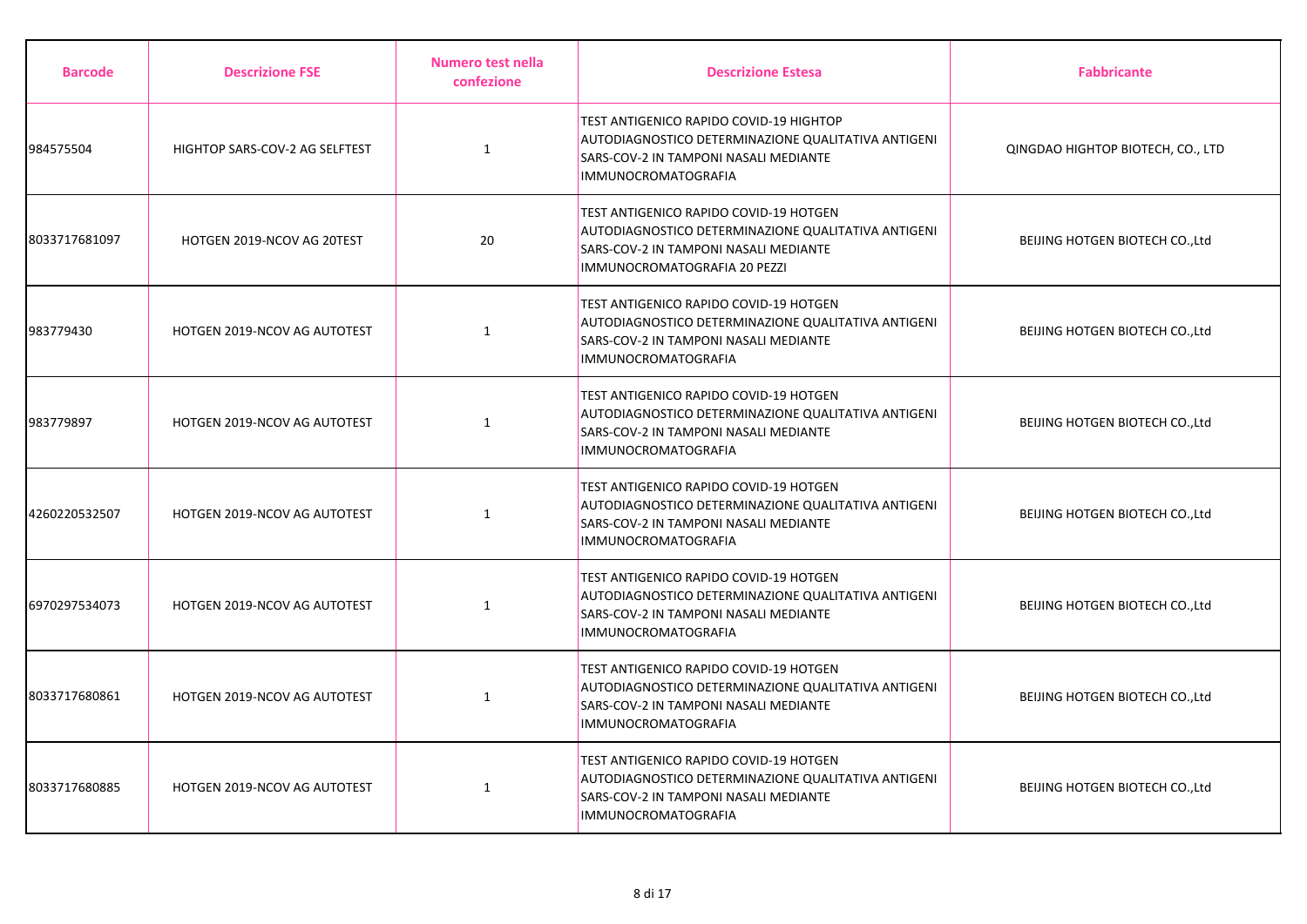| <b>Barcode</b> | <b>Descrizione FSE</b>             | Numero test nella<br>confezione | <b>Descrizione Estesa</b>                                                                                                                                                    | <b>Fabbricante</b>                      |
|----------------|------------------------------------|---------------------------------|------------------------------------------------------------------------------------------------------------------------------------------------------------------------------|-----------------------------------------|
| 8053839220813  | HOTGEN 2019-NCOV AG AUTOTEST       | $\mathbf{1}$                    | TEST ANTIGENICO RAPIDO COVID-19 HOTGEN<br>AUTODIAGNOSTICO DETERMINAZIONE QUALITATIVA ANTIGENI<br>SARS-COV-2 IN TAMPONI NASALI MEDIANTE<br><b>IMMUNOCROMATOGRAFIA</b>         | BEIJING HOTGEN BIOTECH CO., Ltd         |
| 983775685      | HOTGEN 2019-NCOV AG AUTOTEST5P     | 5                               | TEST ANTIGENICO RAPIDO COVID-19 HOTGEN<br>AUTODIAGNOSTICO DETERMINAZIONE QUALITATIVA ANTIGENI<br>SARS-COV-2 IN TAMPONI NASALI MEDIANTE<br>IMMUNOCROMATOGRAFIA 5 PEZZI        | BEIJING HOTGEN BIOTECH CO., Ltd         |
| 6970297534080  | HOTGEN 2019-NCOV AG AUTOTEST5P     | 5                               | TEST ANTIGENICO RAPIDO COVID-19 HOTGEN<br><b>AUTODIAGNOSTICO DETERMINAZIONE QUALITATIVA ANTIGENI</b><br>SARS-COV-2 IN TAMPONI NASALI MEDIANTE<br>IMMUNOCROMATOGRAFIA 5 PEZZI | BEIJING HOTGEN BIOTECH CO., Ltd         |
| 8053839220806  | HOTGEN 2019-NCOV AG TEST           | 20                              | TEST ANTIGENICO RAPIDO COVID-19 HOTGEN<br>AUTODIAGNOSTICO DETERMINAZIONE QUALITATIVA ANTIGENI<br>SARS-COV-2 IN TAMPONI NASALI MEDIANTE<br><b>IMMUNOCROMATOGRAFIA</b>         | BEIJING HOTGEN BIOTECH CO., Ltd         |
| 983834298      | <b>HYGISUN COVID19 AG SELFTEST</b> | $\mathbf{1}$                    | TEST ANTIGENICO RAPIDO COVID-19 HYGISUN<br>AUTODIAGNOSTICO DETERMINAZIONE QUALITATIVA ANTIGENI<br>SARS-COV-2 IN TAMPONI NASALI MEDIANTE<br><b>IMMUNOCROMATOGRAFIA</b>        | ANBIO XIAMEN BIOTECHNOLOGY LTD          |
| 4260676530706  | HYGISUN COVID19 AG SELFTEST        | $\mathbf{1}$                    | TEST ANTIGENICO RAPIDO COVID-19 HYGISUN<br>AUTODIAGNOSTICO DETERMINAZIONE QUALITATIVA ANTIGENI<br>SARS-COV-2 IN TAMPONI NASALI MEDIANTE<br><b>IMMUNOCROMATOGRAFIA</b>        | ANBIO XIAMEN BIOTECHNOLOGY LTD          |
| 9180001670134  | JOINSTAR COVID19 AG SELFTEST       | $\mathbf{1}$                    | TEST ANTIGENICO RAPIDO COVID-19 JOINSTAR<br>AUTODIAGNOSTICO DETERMINAZIONE QUALITATIVA ANTIGENI<br>SARS-COV-2 IN TAMPONI NASOFARINGEI MEDIANTE<br><b>IMMUNOCROMATOGRAFIA</b> | JOINSTAR BIOMEDICAL TECHN. Ltd          |
| 9180001670134  | JOINSTAR COVID19 AG SELFTEST       | 1                               | TEST ANTIGENICO RAPIDO COVID-19 JOINSTAR<br>AUTODIAGNOSTICO DETERMINAZIONE QUALITATIVA ANTIGENI<br>SARS-COV-2 IN TAMPONI NASALI                                              | JOINSTAR BIOMEDICAL TECHNOLOGY CO., LTD |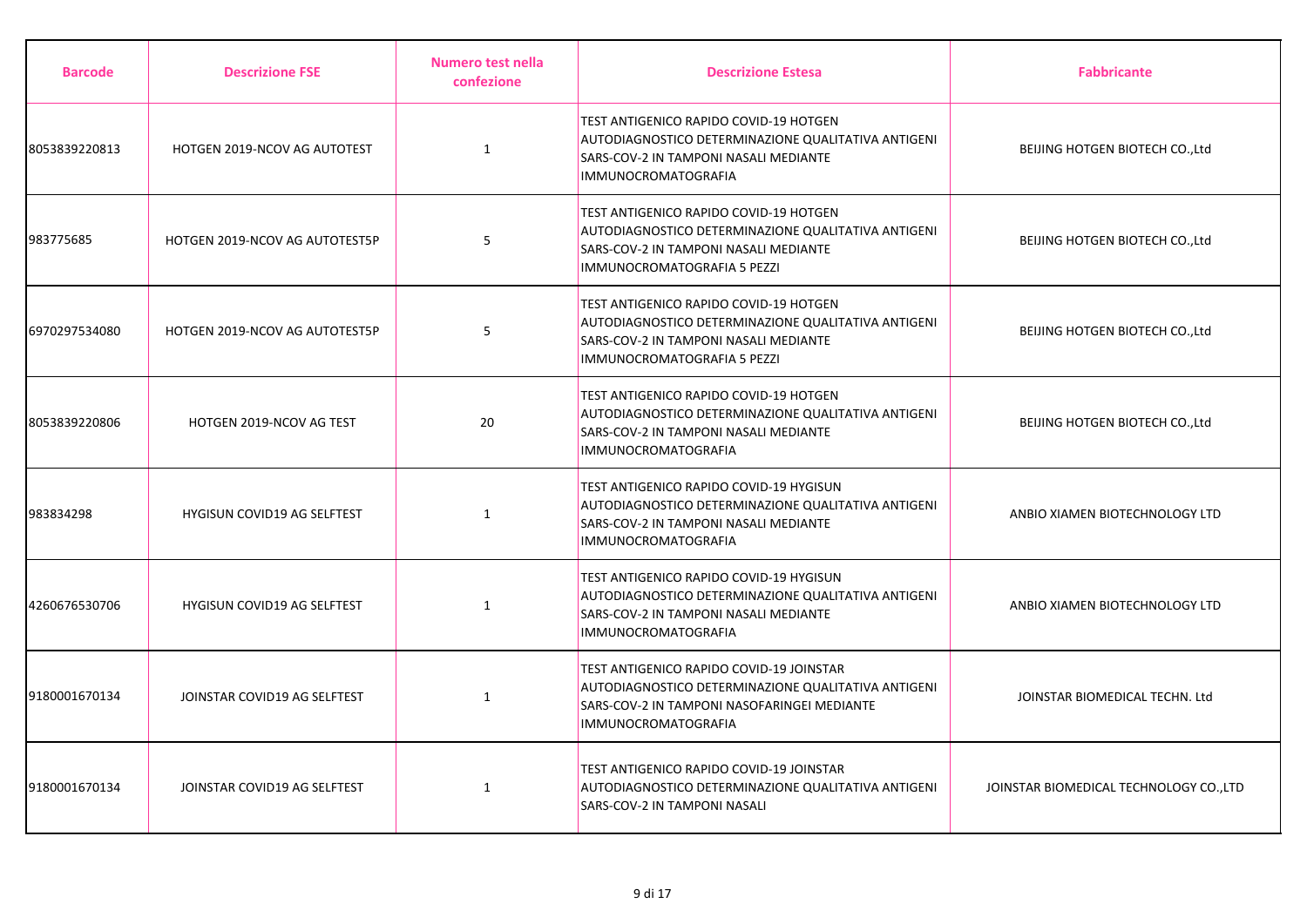| <b>Barcode</b> | <b>Descrizione FSE</b>               | <b>Numero test nella</b><br>confezione | <b>Descrizione Estesa</b>                                                                                                                                                      | <b>Fabbricante</b>                 |
|----------------|--------------------------------------|----------------------------------------|--------------------------------------------------------------------------------------------------------------------------------------------------------------------------------|------------------------------------|
| 6970277517546  | JUSCHEK COVID19 AG AUTOTEST          | $\mathbf{1}$                           | TEST ANTIGENICO RAPIDO COVID-19 JUSCHEK<br>AUTODIAGNOSTICO DETERMINAZIONE QUALITATIVA ANTIGENI<br>SARS-COV-2 IN TAMPONI NASALI MEDIANTE<br><b>IMMUNOCROMATOGRAFIA</b>          | HANGZHOU ALLTEST BIOTECH CO.       |
| 6970277518789  | JUSCHEK COVID19 AG AUTOTEST          | $\mathbf{1}$                           | TEST ANTIGENICO RAPIDO COVID-19 JUSCHEK<br>AUTODIAGNOSTICO DETERMINAZIONE QUALITATIVA ANTIGENI<br>SARS-COV-2 IN TAMPONI NASALI MEDIANTE<br><b>IMMUNOCROMATOGRAFIA</b>          | HANGZHOU ALLTEST BIOTECH CO.       |
| 8388766574884  | JUSCHEK COVID19 AG AUTOTEST          | $\mathbf{1}$                           | TEST ANTIGENICO RAPIDO COVID-19 JUSCHEK<br>AUTODIAGNOSTICO DETERMINAZIONE QUALITATIVA ANTIGENI<br>SARS-COV-2 IN TAMPONI NASALI MEDIANTE<br><b>IMMUNOCROMATOGRAFIA</b>          | HANGZHOU ALLTEST BIOTECH CO.       |
| 8388766574938  | JUSCHEK COVID19 AG AUTOTEST 5P       | 5                                      | TEST ANTIGENICO RAPIDO COVID-19 JUSCHEK<br>AUTODIAGNOSTICO DETERMINAZIONE QUALITATIVA ANTIGENI<br>SARS-COV-2 IN TAMPONI NASALI MEDIANTE<br>IMMUNOCROMATOGRAFIA 5 PEZZI         | HANGZHOU ALLTEST BIOTECH CO.       |
| 8388766574983  | <b>JUSCHEK COVID19 AG SELFT BLIS</b> | 1                                      | TEST ANTIGENICO RAPIDO COVID-19 JUSCHEK<br>AUTODIAGNOSTICO DETERMINAZIONE QUALITATIVA ANTIGENI<br>SARS-COV-2 IN TAMPONI NASALI MEDIANTE<br>IMMUNOCROMATOGRAFIA BLISTER         | HANGZHOU ALLTEST BIOTECH CO., LTD. |
| 8388766574907  | JUSCHEK COVID19 AG SELFT BLIS5       | 5                                      | TEST ANTIGENICO RAPIDO COVID-19 JUSCHEK<br>AUTODIAGNOSTICO DETERMINAZIONE QUALITATIVA ANTIGENI<br>SARS-COV-2 IN TAMPONI NASALI MEDIANTE<br>IMMUNOCROMATOGRAFIA BLISTER 5 PEZZI | HANGZHOU ALLTEST BIOTECH CO., LTD. |
| 6938384621044  | LABNOVATION SARS-COV-2 AG SELF       | 5                                      | TEST ANTIGENICO RAPIDO COVID-19 LABNOVATION KIT<br><b>AUTODIAGNOSTICO</b>                                                                                                      | LABNOVATION TECHNOLOGIES INC.      |
| 6972412610501  | LYHER SARS-COV-2 AG AUTOTEST         | $\mathbf{1}$                           | TEST ANTIGENICO RAPIDO COVID-19 LYHER AUTODIAGNOSTICO<br>DETERMINAZIONE QUALITATIVA ANTIGENI SARS-COV-2 IN<br>TAMPONI NASALI MEDIANTE IMMUNOCROMATOGRAFIA                      | HANGZHOU LAIHE BIOTECH CO. Ltd     |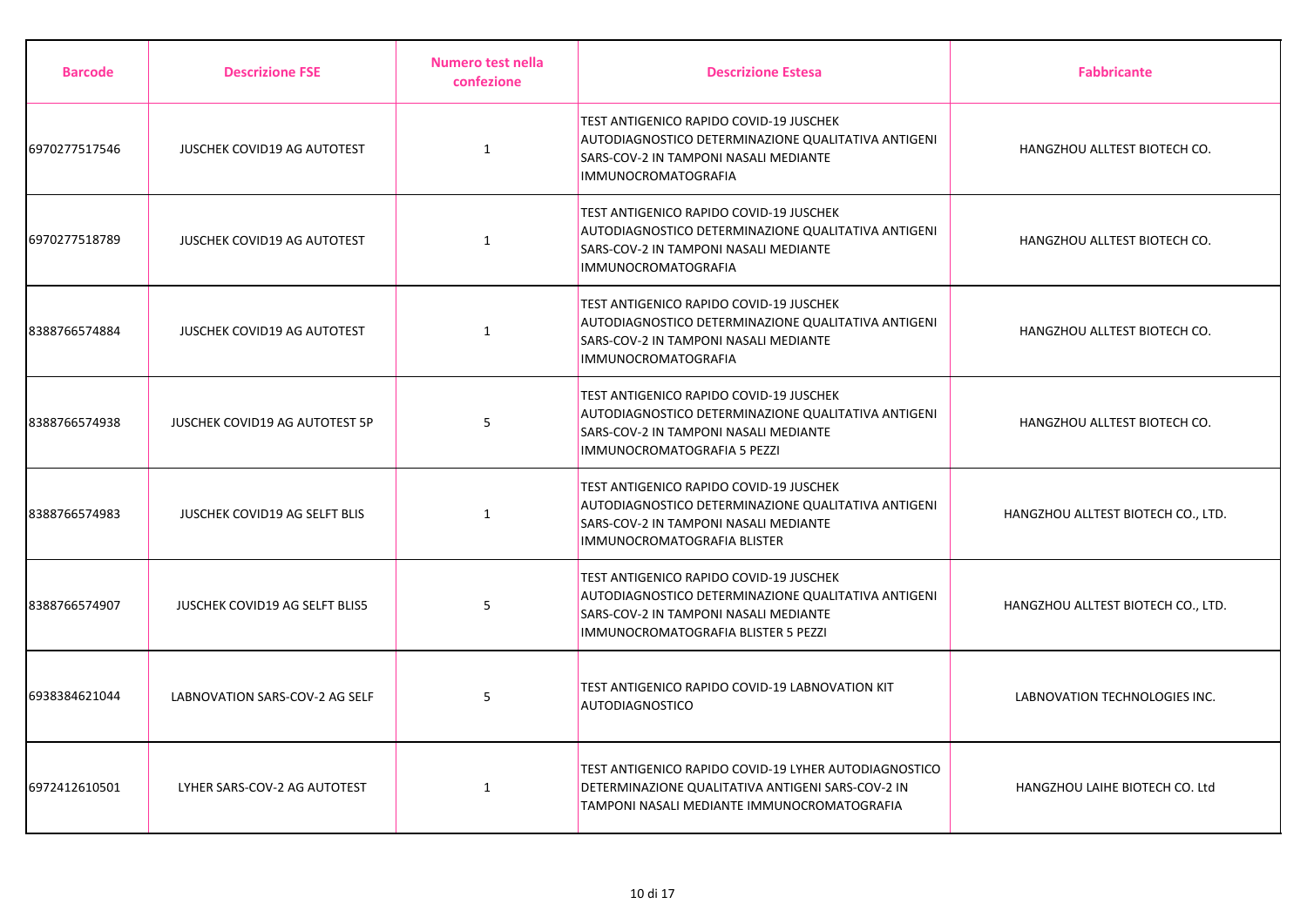| <b>Barcode</b> | <b>Descrizione FSE</b>         | Numero test nella<br>confezione | <b>Descrizione Estesa</b>                                                                                                                                                             | <b>Fabbricante</b>                           |
|----------------|--------------------------------|---------------------------------|---------------------------------------------------------------------------------------------------------------------------------------------------------------------------------------|----------------------------------------------|
| 8388766574945  | LYHER SARS-COV-2 AG AUTOTEST5P | 5                               | TEST ANTIGENICO RAPIDO COVID-19 LYHER AUTODIAGNOSTICO<br>DETERMINAZIONE QUALITATIVA ANTIGENI SARS-COV-2 IN<br>TAMPONI NASALI MEDIANTE IMMUNOCROMATOGRAFIA 5 PEZZI                     | HANGZHOU LAIHE BIOTECH CO. Ltd               |
| 6974167890061  | MEDOMICS SARS-COV-2 AG 5SELF   | 5                               | TEST ANTIGENICO RAPIDO COVID-19 MEDOMICS<br>AUTODIAGNOSTICO DETERMINAZIONE QUALITATIVA ANTIGENI<br>SARS-COV-2 IN TAMPONI NASALI MEDIANTE<br>IMMUNOCROMATOGRAFIA 5 PEZZI               | JIANGSU MEDOMICS MEDICAL TECHNOLOGY CO. LTD. |
| 4250387364332  | NADAL COVID19 AG RAP AUTOTEST  | 5                               | TEST ANTIGENICO RAPIDO COVID-19 NADAL AUTODIAGNOSTICO<br>DETERMINAZIONE QUALITATIVA ANTIGENI SARS-COV-2 IN<br>TAMPONI NASOFARINGEI/OROFARINGEI MEDIANTE<br><b>IMMUNOCROMATOGRAFIA</b> | <b>NAL VON MINDEN GmbH</b>                   |
| 4250387364325  | NADAL COVID19 AG RAP AUTOTEST  | $\mathbf{1}$                    | TEST ANTIGENICO RAPIDO COVID-19 NADAL AUTODIAGNOSTICO<br>DETERMINAZIONE QUALITATIVA ANTIGENI SARS-COV-2 IN<br>TAMPONI NASOFARINGEI/OROFARINGEI MEDIANTE<br><b>IMMUNOCROMATOGRAFIA</b> | <b>NAL VON MINDEN GMBH</b>                   |
| 6974108060201  | NEWGENE COVID19 AG AUTOTEST    | $\mathbf{1}$                    | TEST ANTIGENICO RAPIDO COVID-19 NEWGENE<br>AUTODIAGNOSTICO DETERMINAZIONE QUALITATIVA ANTIGENI<br>SARS-COV-2 IN TAMPONI NASALI MEDIANTE<br><b>IMMUNOCROMATOGRAFIA</b>                 | NEW GENE HANGZHOU BIOENGINEER                |
| 6974108068818  | NEWGENE COVID19 AG AUTOTEST 5P | 5                               | TEST ANTIGENICO RAPIDO COVID-19 NEWGENE<br>AUTODIAGNOSTICO DETERMINAZIONE QUALITATIVA ANTIGENI<br>SARS-COV-2 IN TAMPONI NASALI MEDIANTE<br><b>IMMUNOCROMATOGRAFIA</b>                 | NEW GENE HANGZHOU BIOENGINEER                |
| 6974911840083  | NOVEL CORONAVIRUS AG AUTOTEST  | 1                               | TEST ANTIGENICO RAPIDO COVID-19 AUTODIAGNOSTICO<br>DETERMINAZIONE QUALITATIVA ANTIGENI SARS-COV-2<br>MEDIANTE IMMUNOCROMATOGRAFIA                                                     | <b>GLALLERGEN CO. LTD.</b>                   |
| 983334259      | ONE STEP SARS-COV-2 AG 5TEST   | 5                               | TEST ANTIGENICO RAPIDO COVID-19 ONE STEP<br>AUTODIAGNOSTICO DETERMINAZIONE QUALITATIVA ANTIGENI<br>SARS-COV-2 IN TAMPONI NASALI MEDIANTE<br>IMMUNOCROMATOGRAFIA 5 PEZZI               | <b>GETEIN BIOTECH INC</b>                    |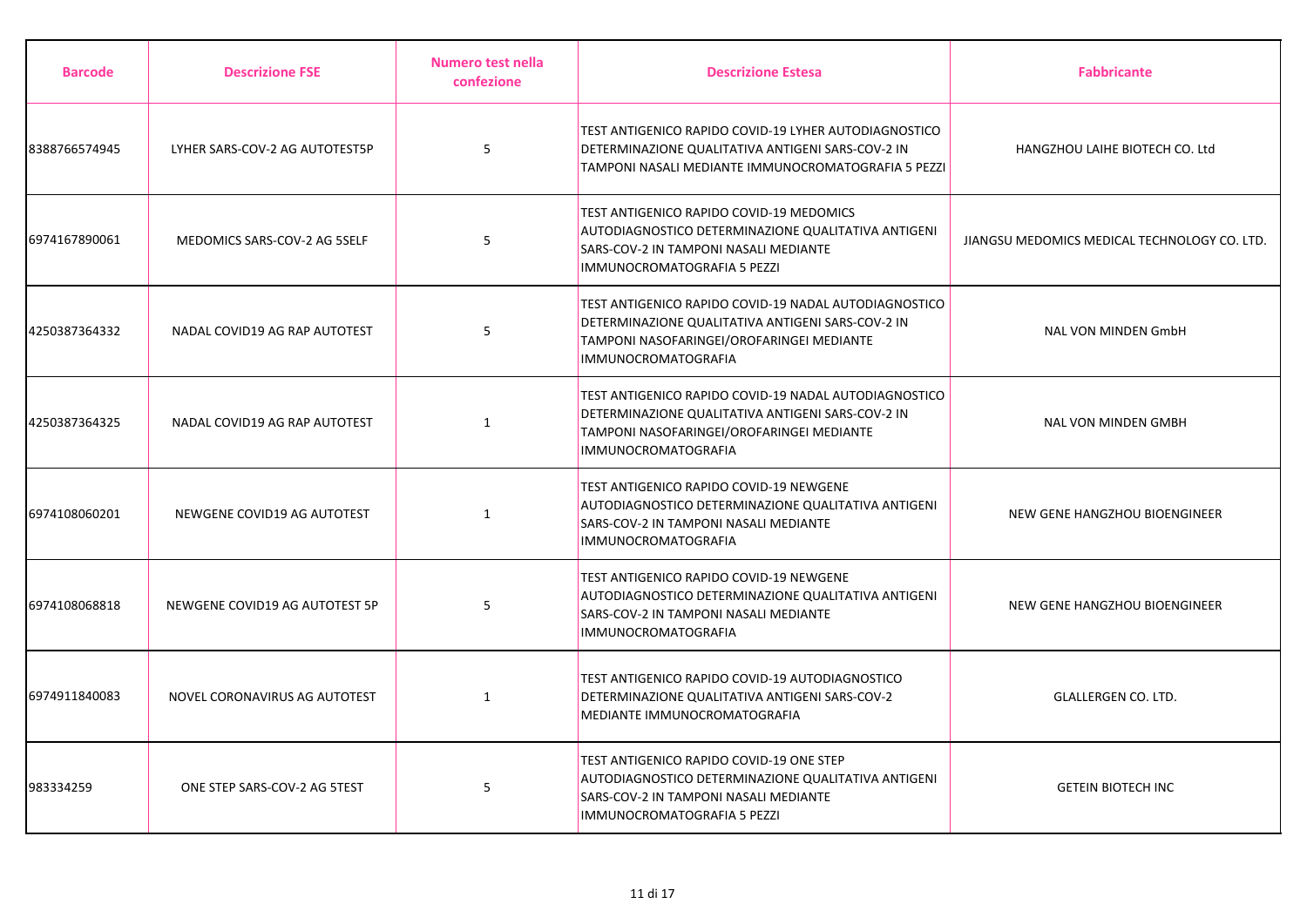| <b>Barcode</b> | <b>Descrizione FSE</b>       | Numero test nella<br>confezione | <b>Descrizione Estesa</b>                                                                                                                                              | <b>Fabbricante</b>                 |
|----------------|------------------------------|---------------------------------|------------------------------------------------------------------------------------------------------------------------------------------------------------------------|------------------------------------|
| 983334261      | ONE STEP SARS-COV-2 AG TEST  | $\mathbf{1}$                    | TEST ANTIGENICO RAPIDO COVID-19 ONE STEP<br>AUTODIAGNOSTICO DETERMINAZIONE QUALITATIVA ANTIGENI<br>SARS-COV-2 IN TAMPONI NASALI MEDIANTE<br><b>IMMUNOCROMATOGRAFIA</b> | <b>GETEIN BIOTECH INC</b>          |
| 983832801      | ONE STEP SARS-COV-2 AG TEST  | $\mathbf{1}$                    | TEST ANTIGENICO RAPIDO COVID-19 ONE STEP<br>AUTODIAGNOSTICO DETERMINAZIONE QUALITATIVA ANTIGENI<br>SARS-COV-2 IN TAMPONI NASALI MEDIANTE<br><b>IMMUNOCROMATOGRAFIA</b> | <b>GETEIN BIOTECH INC</b>          |
| 6954414701579  | ONE STEP SARS-COV-2 AG TEST  | $\mathbf{1}$                    | TEST ANTIGENICO RAPIDO COVID-19 ONE STEP<br>AUTODIAGNOSTICO DETERMINAZIONE QUALITATIVA ANTIGENI<br>SARS-COV-2 IN TAMPONI NASALI MEDIANTE<br>IMMUNOCROMATOGRAFIA        | <b>GETEIN BIOTECH INC</b>          |
| 8033281120046  | ONE STEP SARS-COV-2 AG TEST  | $\mathbf{1}$                    | TEST ANTIGENICO RAPIDO COVID-19 ONE STEP<br>AUTODIAGNOSTICO DETERMINAZIONE QUALITATIVA ANTIGENI<br>SARS-COV-2 IN TAMPONI NASALI MEDIANTE<br><b>IMMUNOCROMATOGRAFIA</b> | <b>GETEIN BIOTECH INC</b>          |
| 4051892001732  | PANBIO COVID19 AG 10SELFTEST | 10                              | TEST ANTIGENICO RAPIDO COVID-19 PANBIO<br>AUTODIAGNOSTICO DETERMINAZIONE QUALITATIVA ANTIGENI<br>SARS-COV-2 IN TAMPONI NASALI MEDIANTE<br>IMMUNOCROMATOGRAFIA 10 PEZZI | ABBOTT RAPID DIAGNOSTICS JENA GMBH |
| 4051892001756  | PANBIO COVID19 AG 20SELFTEST | 20                              | TEST ANTIGENICO RAPIDO COVID-19 PANBIO<br>AUTODIAGNOSTICO DETERMINAZIONE QUALITATIVA ANTIGENI<br>SARS-COV-2 IN TAMPONI NASALI MEDIANTE<br>IMMUNOCROMATOGRAFIA 20 PEZZI | ABBOTT RAPID DIAGNOSTICS JENA GMBH |
| 4051892002111  | PANBIO COVID19 AG 4SELFTEST  | 4                               | TEST ANTIGENICO RAPIDO COVID-19 PANBIO<br>AUTODIAGNOSTICO DETERMINAZIONE QUALITATIVA ANTIGENI<br>SARS-COV-2 IN TAMPONI NASALI MEDIANTE<br>IMMUNOCROMATOGRAFIA 4 PEZZI  | ABBOTT RAPID DIAGNOSTICS JENA GMBH |
| 4051892001718  | PANBIO COVID19 AG SELFTEST   | 1                               | TEST ANTIGENICO RAPIDO COVID-19 PANBIO<br>AUTODIAGNOSTICO DETERMINAZIONE QUALITATIVA ANTIGENI<br>SARS-COV-2 IN TAMPONI NASALI MEDIANTE<br><b>IMMUNOCROMATOGRAFIA</b>   | ABBOTT RAPID DIAGNOSTICS JENA GMBH |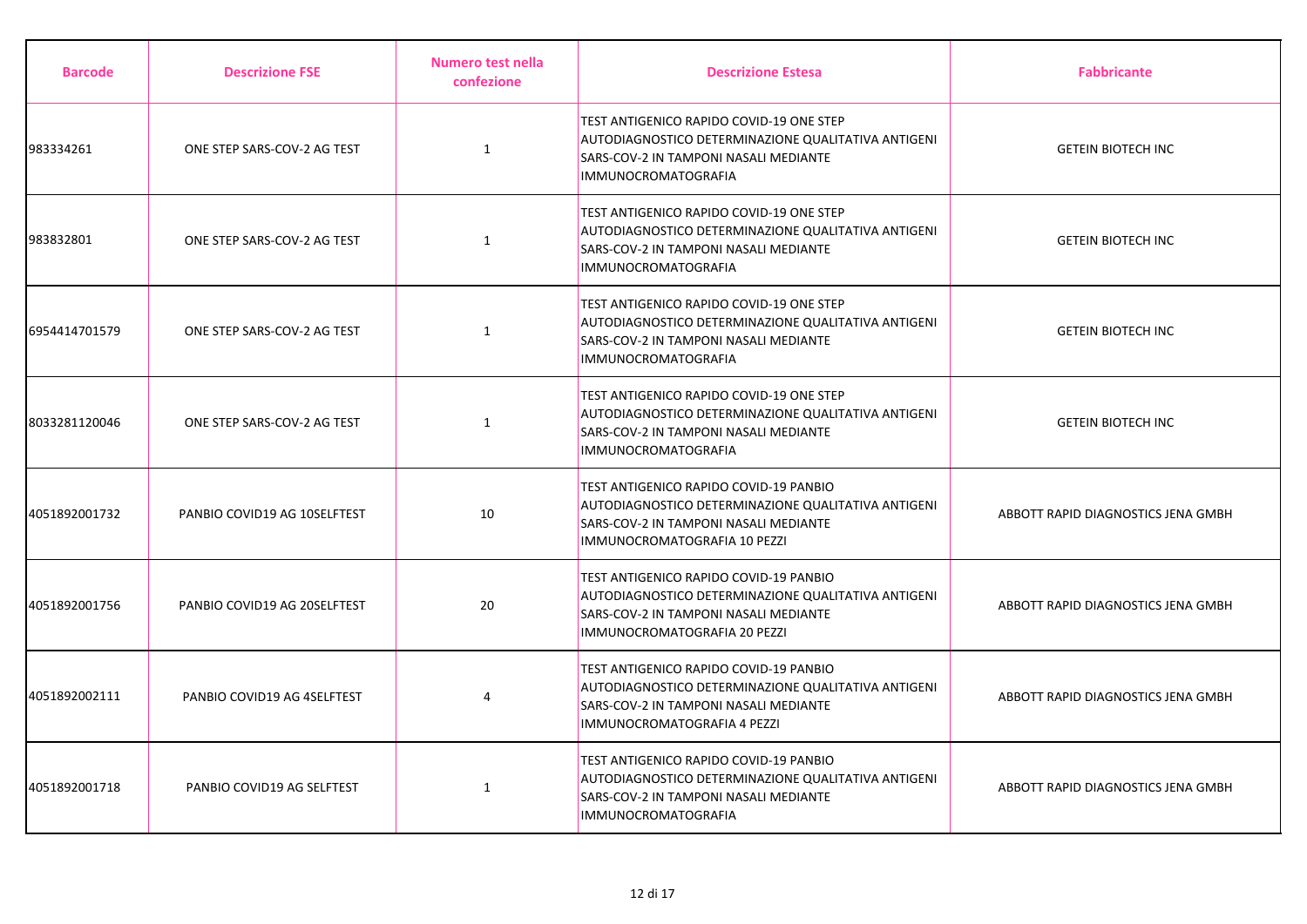| <b>Barcode</b> | <b>Descrizione FSE</b>         | Numero test nella<br>confezione | <b>Descrizione Estesa</b>                                                                                                                                   | <b>Fabbricante</b>            |
|----------------|--------------------------------|---------------------------------|-------------------------------------------------------------------------------------------------------------------------------------------------------------|-------------------------------|
| 7640164862163  | PRIMACOVID COVID19 AG SELFTEST | 5                               | TEST RAPIDO COVID-19 PRIMACOVID AUTODIAGNOSTICO<br>DETERMINAZIONE QUALITATIVA ANTIGENI SARS-COV-2 IN<br>TAMPONI NASALI MEDIANTE IMMUNOCROMATOGRAFIA 5 PEZZI | PRIMA LAB SA                  |
| 6921963712110  | RAPID SARS-COV-2 AG 5TEST      | 5                               | TEST ANTIGENICO RAPIDO COVID-19 AUTODIAGNOSTICO<br>DETERMINAZIONE QUALITATIVA ANTIGENI SARS-COV-2 IN<br>TAMPONI NASALI MEDIANTE IMMUNOCROMATOGRAFIA 5 PEZZI | XIAMEN BOSON BIOTECH CO. Ltd. |
| 6921963712158  | RAPID SARS-COV-2 AG 5TEST      | 5                               | TEST ANTIGENICO RAPIDO COVID-19 AUTODIAGNOSTICO<br>DETERMINAZIONE QUALITATIVA ANTIGENI SARS-COV-2 IN<br>TAMPONI NASALI MEDIANTE IMMUNOCROMATOGRAFIA 5 PEZZI | XIAMEN BOSON BIOTECH CO. Ltd. |
| 6921963712189  | RAPID SARS-COV-2 AG 5TEST      | 5                               | TEST ANTIGENICO RAPIDO COVID-19 AUTODIAGNOSTICO<br>DETERMINAZIONE QUALITATIVA ANTIGENI SARS-COV-2 IN<br>TAMPONI NASALI MEDIANTE IMMUNOCROMATOGRAFIA 5 PEZZI | XIAMEN BOSON BIOTECH CO. Ltd. |
| 6921963712233  | RAPID SARS-COV-2 AG 5TEST      | 5                               | TEST ANTIGENICO RAPIDO COVID-19 AUTODIAGNOSTICO<br>DETERMINAZIONE QUALITATIVA ANTIGENI SARS-COV-2 IN<br>TAMPONI NASALI MEDIANTE IMMUNOCROMATOGRAFIA 5 PEZZI | XIAMEN BOSON BIOTECH CO. Ltd. |
| 6921963712103  | RAPID SARS-COV-2 AG SELFTEST   | $\mathbf{1}$                    | TEST ANTIGENICO RAPIDO COVID-19 AUTODIAGNOSTICO<br>DETERMINAZIONE QUALITATIVA ANTIGENI SARS-COV-2 IN<br>TAMPONI NASALI MEDIANTE IMMUNOCROMATOGRAFIA         | XIAMEN BOSON BIOTECH CO. Ltd. |
| 6921963712226  | RAPID SARS-COV-2 AG SELFTEST   | $\mathbf{1}$                    | TEST ANTIGENICO RAPIDO COVID-19 AUTODIAGNOSTICO<br>DETERMINAZIONE QUALITATIVA ANTIGENI SARS-COV-2 IN<br>TAMPONI NASALI MEDIANTE IMMUNOCROMATOGRAFIA         | XIAMEN BOSON BIOTECH CO. Ltd. |
| 6921963712257  | RAPID SARS-COV-2 AG SELFTEST   | $\mathbf{1}$                    | TEST ANTIGENICO RAPIDO COVID-19 AUTODIAGNOSTICO<br>DETERMINAZIONE QUALITATIVA ANTIGENI SARS-COV-2 IN<br>TAMPONI NASALI MEDIANTE IMMUNOCROMATOGRAFIA         | XIAMEN BOSON BIOTECH CO. Ltd. |
| 6921963712295  | RAPID SARS-COV-2 AG SELFTEST   | 1                               | TEST ANTIGENICO RAPIDO COVID-19 AUTODIAGNOSTICO<br>DETERMINAZIONE QUALITATIVA ANTIGENI SARS-COV-2 IN<br>TAMPONI NASALI MEDIANTE IMMUNOCROMATOGRAFIA         | XIAMEN BOSON BIOTECH CO. Ltd. |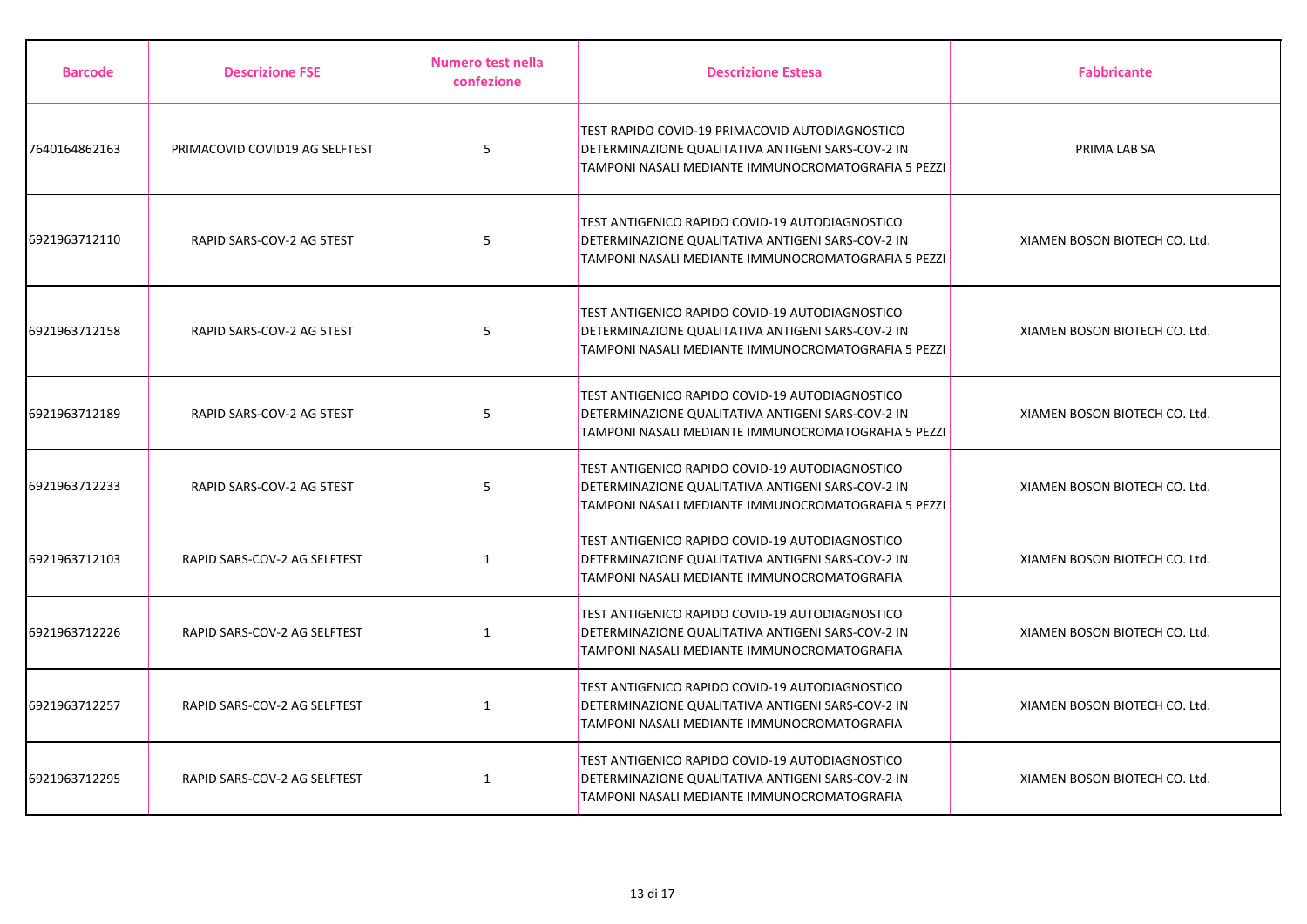| <b>Barcode</b> | <b>Descrizione FSE</b>        | <b>Numero test nella</b><br>confezione | <b>Descrizione Estesa</b>                                                                                                                                                    | <b>Fabbricante</b>             |
|----------------|-------------------------------|----------------------------------------|------------------------------------------------------------------------------------------------------------------------------------------------------------------------------|--------------------------------|
| 6921963712134  | RAPID SARS-COV-2 AG20SELFTEST | 20                                     | TEST ANTIGENICO RAPIDO COVID-19 AUTODIAGNOSTICO<br>DETERMINAZIONE QUALITATIVA ANTIGENI SARS-COV-2 IN<br>TAMPONI NASALI MEDIANTE IMMUNOCROMATOGRAFIA 20<br>PEZZI              | XIAMEN BOSON BIOTECH CO. Ltd.  |
| 6921963712240  | RAPID SARS-COV-2 AG20SELFTEST | 20                                     | TEST ANTIGENICO RAPIDO COVID-19 AUTODIAGNOSTICO<br>DETERMINAZIONE QUALITATIVA ANTIGENI SARS-COV-2 IN<br>TAMPONI NASALI MEDIANTE IMMUNOCROMATOGRAFIA 20<br>PEZZI              | XIAMEN BOSON BIOTECH CO. Ltd.  |
| 6974246460048  | SAFECARE COVID19 AG SELFTEST  | $\mathbf{1}$                           | TEST ANTIGENICO RAPIDO COVID-19 SAFECARE<br>AUTODIAGNOSTICO DETERMINAZIONE QUALITATIVA ANTIGENI<br>SARS-COV-2 IN TAMPONI NASALI/NASOFARINGEI MEDIANTE<br>IMMUNOCROMATOGRAFIA | SAFECARE BIOTECH HANGZHOU CO.  |
| 983785104      | SARS-COV-2 AG LFIA AUTOTEST   | $\mathbf{1}$                           | TEST ANTIGENICO RAPIDO COVID-19 LFIA AUTODIAGNOSTICO<br>DETERMINAZIONE QUALITATIVA ANTIGENI SARS-COV-2 IN<br>TAMPONI NASALI MEDIANTE IMMUNOCROMATOGRAFIA                     | JIANGSU MEDOMICS MEDICAL TECH  |
| 6974167890054  | SARS-COV-2 AG LFIA AUTOTEST   | 1                                      | TEST ANTIGENICO RAPIDO COVID-19 LFIA AUTODIAGNOSTICO<br>DETERMINAZIONE QUALITATIVA ANTIGENI SARS-COV-2 IN<br>TAMPONI NASALI MEDIANTE IMMUNOCROMATOGRAFIA                     | JIANGSU MEDOMICS MEDICAL TECH  |
| 983785066      | SARS-COV-2 AG LFIA AUTOTEST5P | 5                                      | TEST ANTIGENICO RAPIDO COVID-19 LFIA AUTODIAGNOSTICO<br>DETERMINAZIONE QUALITATIVA ANTIGENI SARS-COV-2 IN<br>TAMPONI NASALI MEDIANTE IMMUNOCROMATOGRAFIA 5 PEZZI             | JIANGSU MEDOMICS MEDICAL TECH  |
| 983193741      | SARS-COV-2 AG RAPID AUTOTEST  | $\mathbf{1}$                           | TEST ANTIGENICO RAPIDO COVID-19 AUTODIAGNOSTICO<br>DETERMINAZIONE QUALITATIVA ANTIGENI SARS-COV-2 IN<br>TAMPONI NASALI MEDIANTE IMMUNOCROMATOGRAFIA                          | LEPU MEDICAL TECHNOLOGY CO LTD |
| 4260716970059  | SARS-COV-2 AG RAPID AUTOTEST  | 1                                      | TEST ANTIGENICO RAPIDO COVID-19 AUTODIAGNOSTICO<br>DETERMINAZIONE QUALITATIVA ANTIGENI SARS-COV-2 IN<br>TAMPONI NASALI MEDIANTE IMMUNOCROMATOGRAFIA                          | LEPU MEDICAL TECHNOLOGY CO LTD |
| 6921807602928  | SARS-COV-2 AG RAPID AUTOTEST  | 1                                      | TEST ANTIGENICO RAPIDO COVID-19 AUTODIAGNOSTICO<br>DETERMINAZIONE QUALITATIVA ANTIGENI SARS-COV-2 IN<br>TAMPONI NASALI MEDIANTE IMMUNOCROMATOGRAFIA                          | LEPU MEDICAL TECHNOLOGY CO LTD |
| 6921807602935  | SARS-COV-2 AG RAPID AUTOTEST  | 5                                      | TEST ANTIGENICO RAPIDO COVID-19 AUTODIAGNOSTICO<br>DETERMINAZIONE QUALITATIVA ANTIGENI SARS-COV-2 IN<br>TAMPONI NASALI MEDIANTE IMMUNOCROMATOGRAFIA 5 PEZZI                  | LEPU MEDICAL TECHNOLOGY CO LTD |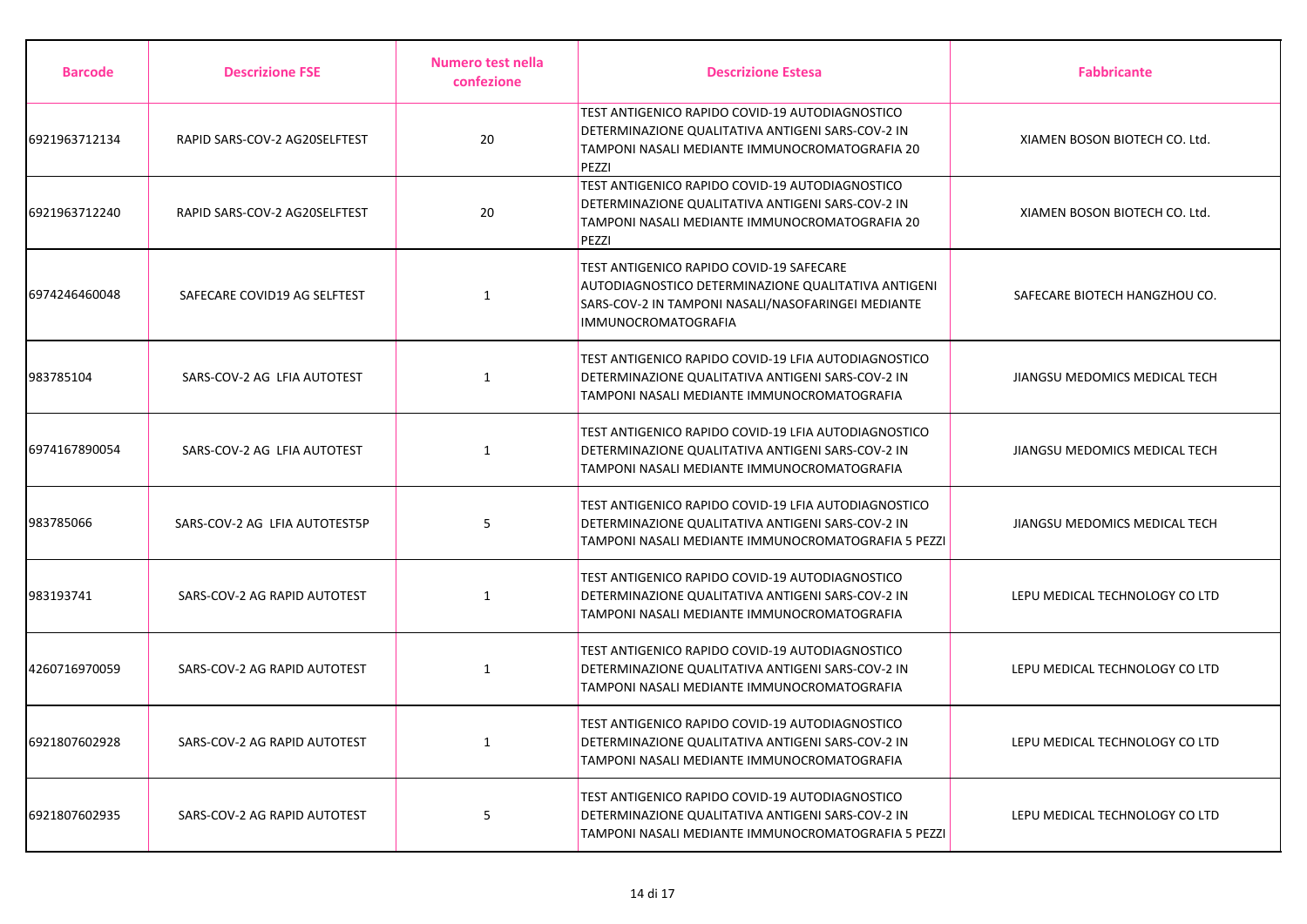| <b>Barcode</b> | <b>Descrizione FSE</b>        | Numero test nella<br>confezione | <b>Descrizione Estesa</b>                                                                                                                                        | <b>Fabbricante</b>             |
|----------------|-------------------------------|---------------------------------|------------------------------------------------------------------------------------------------------------------------------------------------------------------|--------------------------------|
| 6921807602959  | SARS-COV-2 AG RAPID AUTOTEST  | 25                              | TEST ANTIGENICO RAPIDO COVID-19 AUTODIAGNOSTICO<br>DETERMINAZIONE QUALITATIVA ANTIGENI SARS-COV-2 IN<br>TAMPONI NASALI MEDIANTE IMMUNOCROMATOGRAFIA 25<br>PEZZI  | LEPU MEDICAL TECHNOLOGY CO LTD |
| 4260716970035  | SARS-COV-2 AG RAPID AUTOTEST  | $\mathbf{1}$                    | TEST ANTIGENICO RAPIDO COVID-19 AUTODIAGNOSTICO<br>DETERMINAZIONE QUALITATIVA ANTIGENI SARS-COV-2 IN<br>TAMPONI NASALI MEDIANTE IMMUNOCROMATOGRAFIA              | LEPU MEDICAL TECHNOLOGY CO LT  |
| 8800111704413  | SARS-COV-2 AG TEST NASALE 5PZ | 5                               | TEST ANTIGENICO RAPIDO COVID-19 AUTODIAGNOSTICO<br>DETERMINAZIONE QUALITATIVA ANTIGENI SARS-COV-2 IN<br>TAMPONI NASALI MEDIANTE IMMUNOCROMATOGRAFIA 5 PEZZI      | <b>SD BIOSENSOR Inc.</b>       |
| 8059018330458  | SCREEN TEST COVID19 ANTIGENE  | 1                               | TEST ANTIGENICO RAPIDO COVID-19 SCREEN<br>AUTODIAGNOSTICO DETERMINAZIONE QUALITATIVA ANTIGENI<br>SARS-COV-2 IN CAMPIONI NASALI MEDIANTE<br>IMMUNOCROMATOGRAFIA   | HANGZHOU ALLTEST BIOTECH CO.   |
| 6939663976367  | SEJOY SARS-COV-2 AG AUTOTEST  | $\mathbf{1}$                    | TEST ANTIGENICO RAPIDO COVID-19 SEJOY AUTODIAGNOSTICO<br>DETERMINAZIONE QUALITATIVA ANTIGENI SARS-COV-2 IN<br>TAMPONI NASALI MEDIANTE IMMUNOCROMATOGRAFIA        | HANGZHOU SEJOY E&I CO. LTD.    |
| 6939663976398  | SEJOY SARS-COV-2 AG AUTOTEST  | 1                               | TEST ANTIGENICO RAPIDO COVID-19 SEJOY AUTODIAGNOSTICO<br>DETERMINAZIONE QUALITATIVA ANTIGENI SARS-COV-2 IN<br>TAMPONI NASALI MEDIANTE IMMUNOCROMATOGRAFIA        | HANGZHOU SEJOY E&I CO. LTD.    |
| 6939663976404  | SEJOY SARS-COV-2 AG AUTOTEST  | $\mathbf{1}$                    | TEST ANTIGENICO RAPIDO COVID-19 SEJOY AUTODIAGNOSTICO<br>DETERMINAZIONE QUALITATIVA ANTIGENI SARS-COV-2 IN<br>TAMPONI NASALI MEDIANTE IMMUNOCROMATOGRAFIA        | HANGZHOU SEJOY E&I CO. LTD.    |
| 6939663976237  | SEJOY SARS-COV-2 AG AUTOTEST  | $\mathbf{1}$                    | TEST ANTIGENICO RAPIDO COVID-19 SEJOY AUTODIAGNOSTICO<br>DETERMINAZIONE QUALITATIVA ANTIGENI SARS-COV-2 IN<br>TAMPONI NASALI MEDIANTE IMMUNOCROMATOGRAFIA        | HANGZHOU SEJOY E&I CO. LTD     |
| 3760250940606  | SINGCLEAN COVID19 AG AUTOTEST | $\mathbf{1}$                    | TEST ANTIGENICO RAPIDO COVID-19 SINGCLEAN<br>AUTODIAGNOSTICO DETERMINAZIONE QUALITATIVA ANTIGENI<br>SARS-COV-2 IN TAMPONI NASALI MEDIANTE<br>IMMUNOCROMATOGRAFIA | HANGZHOU SINGCLEAN MED.PROD.CO |
| 6936020115186  | SINGCLEAN COVID19 AG AUTOTEST | $\mathbf{1}$                    | TEST ANTIGENICO RAPIDO COVID-19 SINGCLEAN<br>AUTODIAGNOSTICO DETERMINAZIONE QUALITATIVA ANTIGENI<br>SARS-COV-2 IN TAMPONI NASALI MEDIANTE<br>IMMUNOCROMATOGRAFIA | HANGZHOU SINGCLEAN MED.PROD.CO |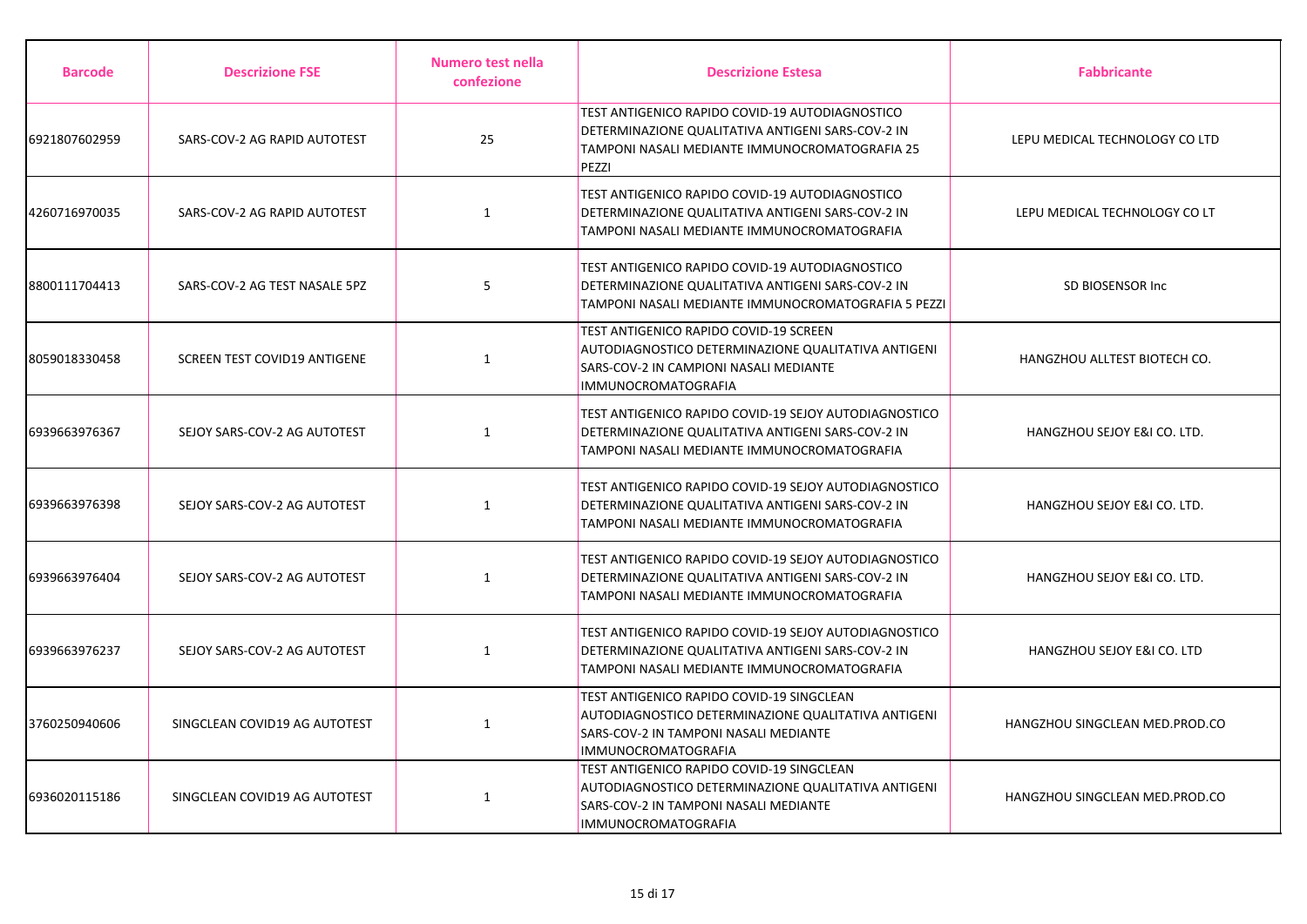| <b>Barcode</b> | <b>Descrizione FSE</b>              | Numero test nella<br>confezione | <b>Descrizione Estesa</b>                                                                                                                                                            | <b>Fabbricante</b>                                            |
|----------------|-------------------------------------|---------------------------------|--------------------------------------------------------------------------------------------------------------------------------------------------------------------------------------|---------------------------------------------------------------|
| 6973181855698  | STRONGSTEP SARS-COV-2 AUTOTEST      | $\mathbf{1}$                    | TEST ANTIGENICO RAPIDO COVID-19 STRONGSTEP<br>AUTODIAGNOSTICO DETERMINAZIONE QUALITATIVA ANTIGENI<br>SARS-COV-2 IN TAMPONI NASALI/OROFARINGEI/SALIVA<br>MEDIANTE IMMUNOCROMATOGRAFIA | LIMING BIO PRODUCT CO. Ltd                                    |
| 8051732380115  | <b>TESTSEALABS COVID19 AUTOTEST</b> | $\mathbf{1}$                    | TEST ANTIGENICO RAPIDO COVID-19 TESTSEALABS<br>AUTODIAGNOSTICO DETERMINAZIONE QUALITATIVA ANTIGENI<br>SARS-COV-2 IN TAMPONI NASALI MEDIANTE<br>IMMUNOCROMATOGRAFIA                   | HANGZHOU TESTEA BIOTECH.CO.Ltd                                |
| 6973315730044  | VAZYME SARS-COV-2 AG 1AUTOTEST      | $\mathbf{1}$                    | TEST ANTIGENICO RAPIDO COVID-19 VAZYME<br>AUTODIAGNOSTICO DETERMINAZIONE QUALITATIVA ANTIGENI<br>SARS-COV-2 IN TAMPONI NASALI MEDIANTE<br><b>IMMUNOCROMATOGRAFIA</b>                 | NANJING VAZYME MED.TECH.CO.LTD                                |
| 6973315730068  | VAZYME SARS-COV-2 AG 5AUTOTEST      | 5                               | TEST ANTIGENICO RAPIDO COVID-19 VAZYME<br>AUTODIAGNOSTICO DETERMINAZIONE QUALITATIVA ANTIGENI<br>SARS-COV-2 IN TAMPONI NASALI MEDIANTE<br>IMMUNOCROMATOGRAFIA 5 PEZZI                | NANJING VAZYME MED.TECH.CO.LTD                                |
| 984447375      | VAZYME SARS-COV-2 AG AUTOTEST       | $\mathbf{1}$                    | TEST ANTIGENICO RAPIDO COVID-19 VAZYME<br>AUTODIAGNOSTICO DETERMINAZIONE QUALITATIVA ANTIGENI<br>SARS-COV-2 IN TAMPONI NASALI MEDIANTE<br><b>IMMUNOCROMATOGRAFIA</b>                 | NANJING VAZYME MEDICAL TECHNOLOGY CO., LTD                    |
| 6973315730037  | VAZYME SARS-COV-2 AG20AUTOTEST      | 20                              | TEST ANTIGENICO RAPIDO COVID-19 VAZYME<br>AUTODIAGNOSTICO DETERMINAZIONE QUALITATIVA ANTIGENI<br>SARS-COV-2 IN TAMPONI NASALI MEDIANTE<br>IMMUNOCROMATOGRAFIA 20 PEZZI               | NANJING VAZYME MED.TECH.CO.LTD                                |
| 6974464590015  | V-CHEK 2019-NCOV AG AUTOTEST        | $\mathbf{1}$                    | TEST ANTIGENICO RAPIDO COVID-19 V-CHEK AUTODIAGNOSTICO<br>DETERMINAZIONE QUALITATIVA ANTGENI SARS-COV-2 IN<br>TAMPONI NASALI MEDIANTE IMMUNOCROMATOGRAFIA                            | GUANGZHOU DECHENG BIOTECH.CO.                                 |
| 6970221762732  | VERINOPRO SARS-COV-2 AUTOTEST       | 1                               | TEST ANTIGENICO RAPIDO COVID-19 VERINO PRO<br>AUTODIAGNOSTICO DETERMINAZIONE QUALITATIVA ANTIGENI<br>SARS-COV-2 IN TAMPONI NASALI MEDIANTE<br>IMMUNOCROMATOGRAFIA 1 PEZZO            | VIVACHEK BIOTECH (HANGZHOU)LTD                                |
| 0652217936629  | VISION SARS-COV-2 SELF NAS          | $\mathbf{1}$                    | TEST ANTIGENICO RAPIDO COVID-19 VISION AUTODIAGNOSTICO<br>DETERMINAZIONE QUALITATIVA ANTIGENI SARS-COV-2 IN<br>TAMPONI NASALI MEDIANTE IMMUNOCROMATOGRAFIA                           | VISION BIYOTEKNOLOJI AR-GE LAB SIST. SAN. VE TIC. LTD.<br>STI |
| 8682835877921  | VISION SARS-COV-2 SELF NAS          | $\mathbf{1}$                    | TEST ANTIGENICO RAPIDO COVID-19 VISION AUTODIAGNOSTICO<br>DETERMINAZIONE QUALITATIVA ANTIGENI SARS-COV-2 IN<br>TAMPONI NASALI MEDIANTE IMMUNOCROMATOGRAFIA                           | VISION BIYOTEKNOLOJI AR-GE LAB SIST. SAN. VE TIC. LTD.<br>STI |